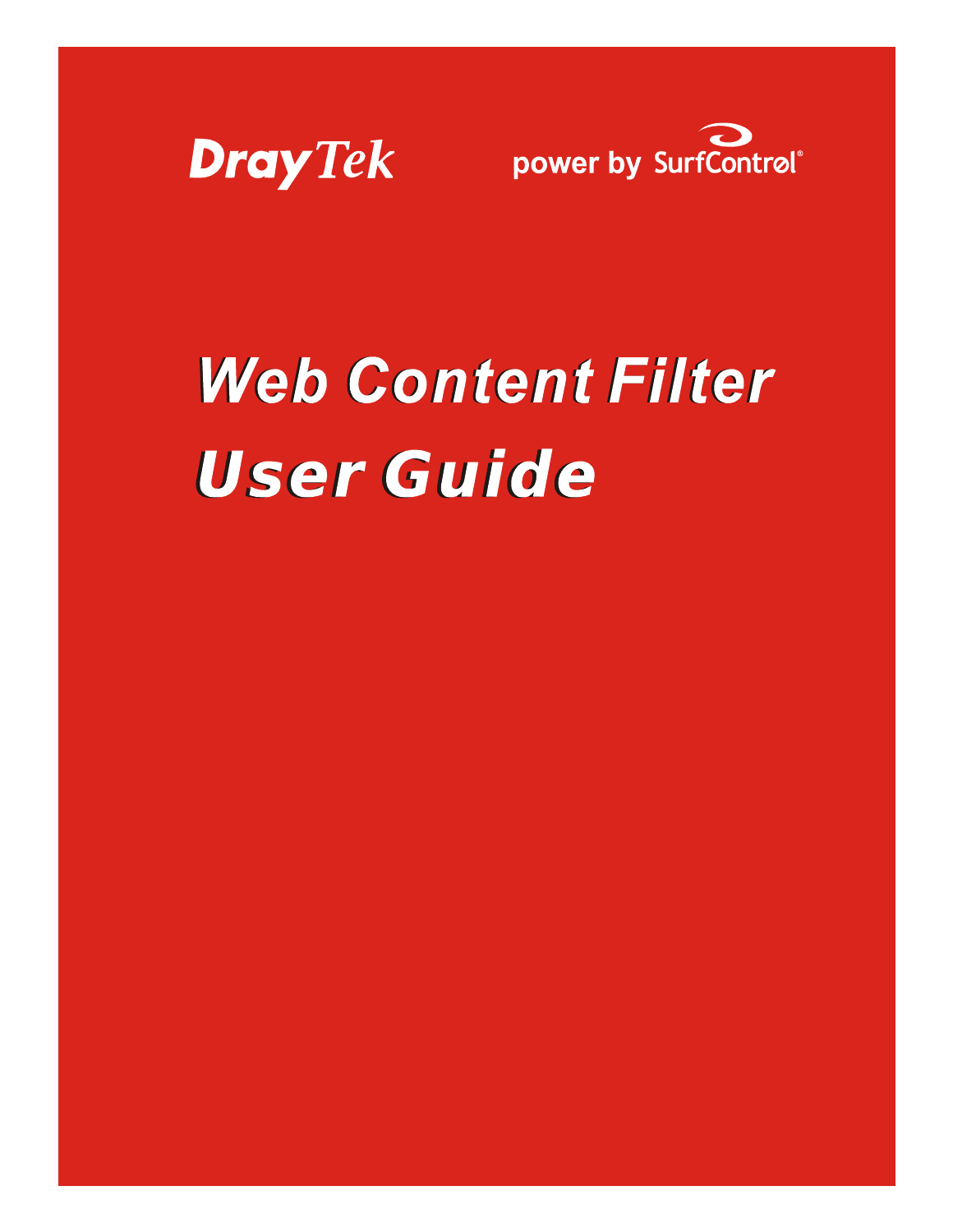

## **Contents**

### 1.Introduction

- 1.1 Web Content Filter
- 1.2 How does it work?

### 2. Free Trial

- 3. Subscription and Renewal
- **4. Modifying Settings**
- **5. Filtering Categories**

### **6. Terms & Conditions**

6.1 Submitting sites for review and inclusion 6.2 PowerNetIX Web Filtering Service and Licence Agreement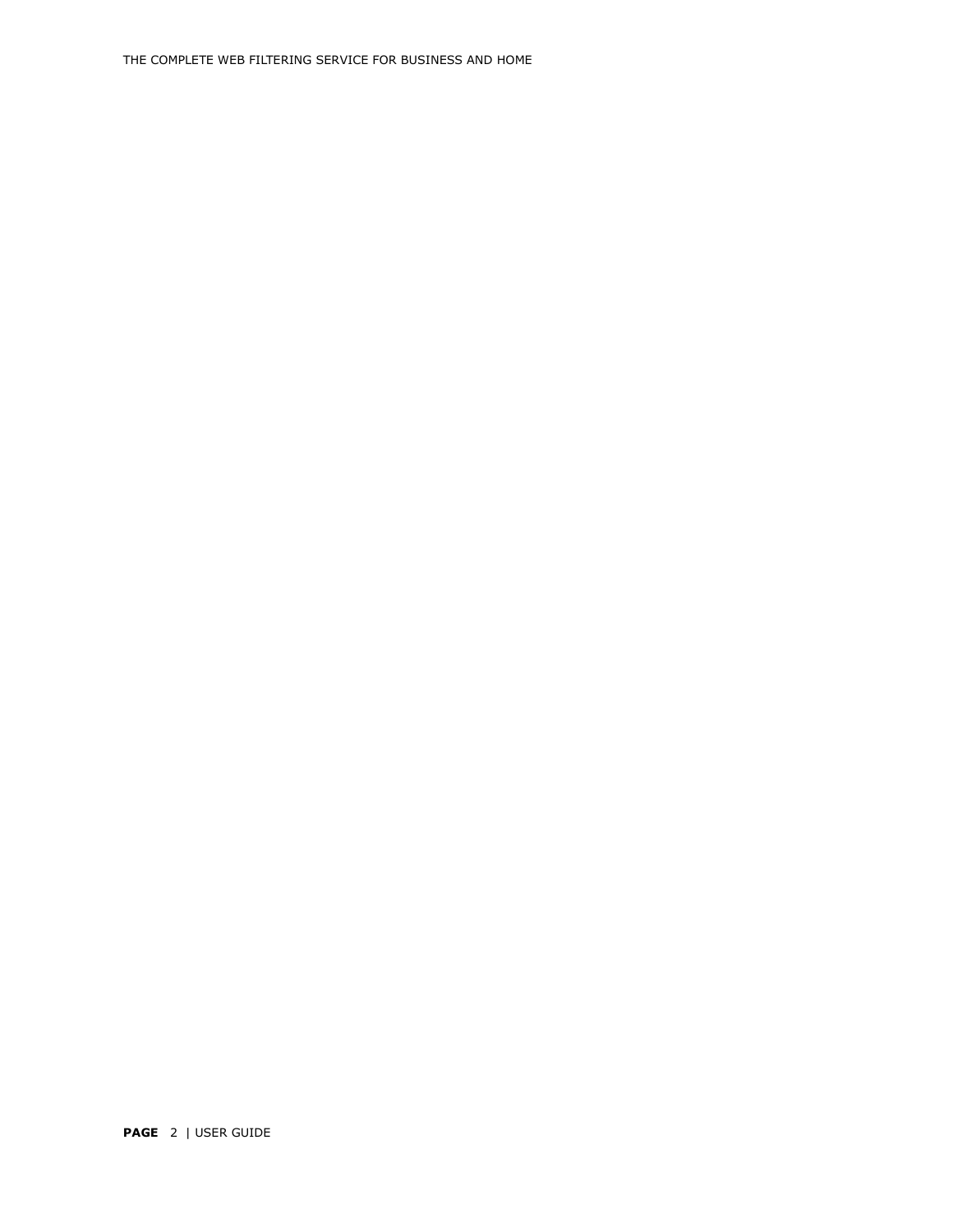

### **1.Introduction**

#### **1.1 Web Content Filter**

All Internet content might carry risks. As a responsible parent or employer, you should protect those in your trust against inappropriate web content.

- With Web Content Filter, it can help you to avoid your employees accessing into improper websites and affecting the work efficiency.
- Web Content Filter technology will help you to protect your children from viewing inappropriate websites and accessing chat rooms
- Web Content Filter software is pre-installed in your router and once activated allows you to monitor and control web access from all computers connected to vour router

Once you have activated your Web Content Filter service in Vigor router and chosen the categories of website you wish to restrict, each URL address requested (e.g.www.draytek.com) will be checked against the server database, powered by SurfControl.

The database covering over 70 languages, 200 countries, over 1 billion web pages divided into 40 easy-to-understand categories. This database is updated as frequent as daily by a global team of Internet researchers. The server will look up the URL and return a category to your router. Then your router will decide if access to this site according to the categories you have selected is allowed or not. Please note that this action will not introduce any delay in your web surfing because each of multiple load balanced database servers can handle millions of requests for categorization.

#### 1.2 How does it work?

Once you have activated your Web Content Filter Service and chosen the categories of website you wish to restrict:

- Each URL address requested (e.g. www.draytek.com) will be checked against SurfControl's server database. Its database houses over 1 billion web pages divided into 40 easy to understand categories. SurfControl's database is the largest in the industry and covers over 70 languages and 200 countries. This database is maintained and updated daily by a global team of Internet researchers
- The server will look up the URL and return a category to your router. Your router will then decide whether to allow access to this site according to the categories you have selected. Please note that this action will not introduce any delay in your web surfing
- At each of SurfControl global locations there are multiple load balanced database servers that can handle millions of requests for categorization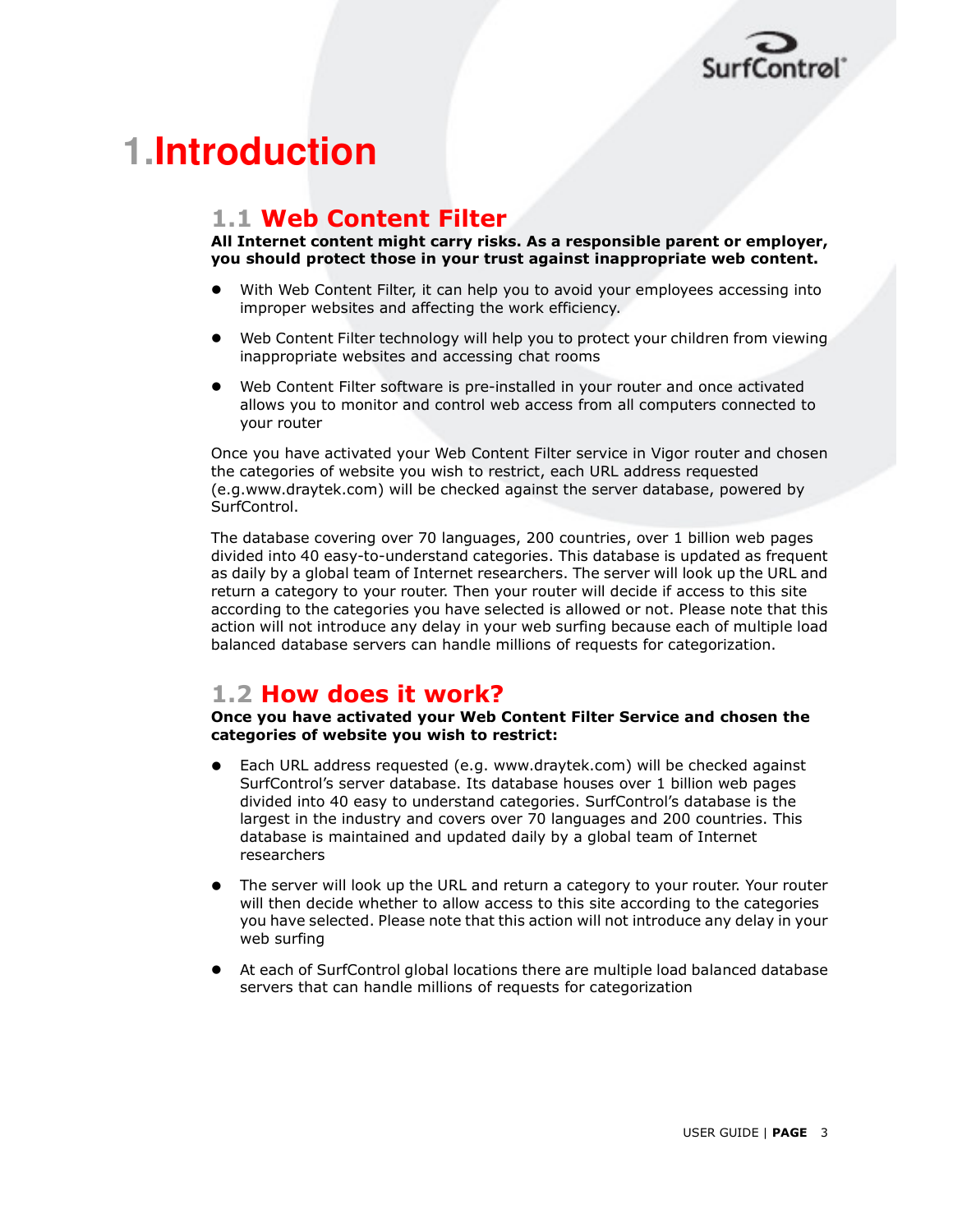### 2. Free Trial

#### **Activate Your Free Trial**

The software installed on your router allows you to use the Web Content Filter Service free for 30 days.

**Important:** The web pages for different types of routers might change slightly. Please refer to the sample pages that match with the settings on your router.

Follow the steps below to activate the free trail:

#### Step 1

Go to "Advanced Setup - IP Filter/Firewall Setup" and click "Web Content Filter". Then click "Activate Free Trial and Purchase Subscription".

Firewall >> Web Content Filter Setup



Sample page of Vigor2900V Series

| Firewall >> Web Content Filter Setup                                                                    |                    |
|---------------------------------------------------------------------------------------------------------|--------------------|
| CPA(Content Portal Authority) Web Content Filter Setup                                                  |                    |
| Select a CPA server: asia.surfcpa.com<br>$\checkmark$                                                   | Powered by         |
| <b>Activate Free Trial and Purchase Subscription</b><br>Test a site to verify whether it is categorized | <b>SurfControl</b> |
|                                                                                                         |                    |

Sample page of VigorPro Series

For some models, you have to go to "Firewall - URL Filter" and click the tag of "SurfControl" to acquire the following page.

| $O$ Disable $O$ Enable            |                    |                         |                 |
|-----------------------------------|--------------------|-------------------------|-----------------|
| <b>URL Access</b><br>Control      | <b>SurfControl</b> | Restrict Web<br>Feature | Filter Schedule |
| <b>Access Control by Category</b> |                    |                         |                 |
| CPA Server                        | O Disable © Enable |                         |                 |

Sample page of Vigor3300 Series

#### Step<sub>2</sub>

A new window will pop up to activate the web filter function of our router. Click "Business Set-up" or "Home Set-up".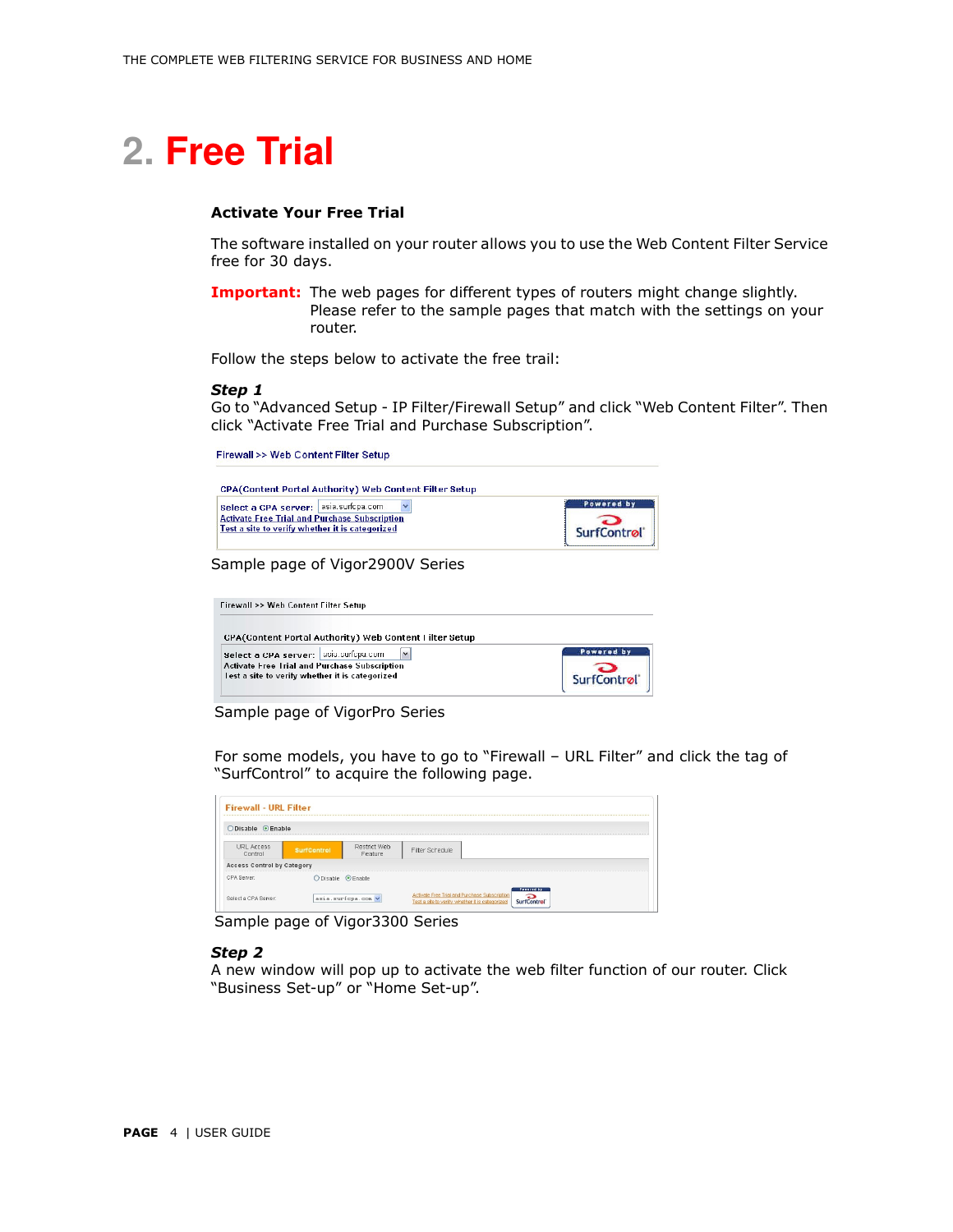

|                                                              | <b>Business Set-up</b>                                                                                                     |
|--------------------------------------------------------------|----------------------------------------------------------------------------------------------------------------------------|
| Welcome                                                      | STOP potential on-line threats with one,<br>easy to manage Web Filter and regain<br>control of your organisations network. |
| to the complete Web filter<br>solution for business or home. | <b>Home Set-up</b>                                                                                                         |
|                                                              | Full parental controls to protect your family<br>from inappropriate web content.                                           |

#### Step 3

Fill in Name and E-mail address fields. Click the "I have read and accepted the Terms & Conditions below" box and click "Activate Free Trial".

| $\gg$ Step 1<br>$\sum$ Step 2<br>$\sum$ Step 3 | By activating the easy to use software as part of your new router, you can<br>easily control where your family surf on the Web, ensuring safe Internet<br>access for all the family providing you with peace of mind, without<br>restricting your childrens natural curiosity.<br>To enable your 30 day FREE TRIAL or Purchase a subscription now,<br>please enter your name and e-mail address below. On receipt, you will be<br>sent a confirmation e-mail providing you with a link to activate your<br>licence. |                               |
|------------------------------------------------|---------------------------------------------------------------------------------------------------------------------------------------------------------------------------------------------------------------------------------------------------------------------------------------------------------------------------------------------------------------------------------------------------------------------------------------------------------------------------------------------------------------------|-------------------------------|
|                                                | draytek<br>First Name *                                                                                                                                                                                                                                                                                                                                                                                                                                                                                             |                               |
|                                                | mkt<br><b>Last Name</b>                                                                                                                                                                                                                                                                                                                                                                                                                                                                                             |                               |
|                                                | info@draytek.com<br>E-mail address *                                                                                                                                                                                                                                                                                                                                                                                                                                                                                |                               |
|                                                | Confirm E-mail address *<br>info@draytek.com                                                                                                                                                                                                                                                                                                                                                                                                                                                                        |                               |
|                                                | I have read and accepted the Terms & Conditions below                                                                                                                                                                                                                                                                                                                                                                                                                                                               |                               |
|                                                | >> Purchase Subscription >>> Activate Free Trial                                                                                                                                                                                                                                                                                                                                                                                                                                                                    |                               |
| Powered by                                     |                                                                                                                                                                                                                                                                                                                                                                                                                                                                                                                     |                               |
| SurfControl <sup>"</sup>                       | <b>Terms &amp; Conditions</b><br><b>Refund Policy</b><br><b>Contact Info</b>                                                                                                                                                                                                                                                                                                                                                                                                                                        | Sample page of Home Setup     |
|                                                |                                                                                                                                                                                                                                                                                                                                                                                                                                                                                                                     |                               |
| >> Step 1<br>> Step 2<br>$\sum$ Step 3         | Lost productivity, strangled network bandwidth, legal liability and imported<br>viral infection are just some of the potential threats from unmanaged Web<br>access. Activating your Web Filter will give you back the control of your<br>organisations network!                                                                                                                                                                                                                                                    |                               |
|                                                | To enable your 30 day FREE TRIAL or Purchase a subscription now.<br>please enter your name and e-mail address below. On receipt, you will be<br>sent a confirmation e-mail providing you with a link to activate your<br>licence.                                                                                                                                                                                                                                                                                   |                               |
|                                                | First Name <sup>*</sup><br>draytek                                                                                                                                                                                                                                                                                                                                                                                                                                                                                  |                               |
|                                                | mkt<br><b>Last Name</b>                                                                                                                                                                                                                                                                                                                                                                                                                                                                                             |                               |
|                                                | info@draytek.com<br>E-mail address *                                                                                                                                                                                                                                                                                                                                                                                                                                                                                |                               |
|                                                | info@draytek.com<br>Confirm E-mail address *                                                                                                                                                                                                                                                                                                                                                                                                                                                                        |                               |
|                                                | I have read and accepted the Terms & Conditions below                                                                                                                                                                                                                                                                                                                                                                                                                                                               |                               |
|                                                | Purchase Subscription >>>> Activate Free Trial                                                                                                                                                                                                                                                                                                                                                                                                                                                                      |                               |
| Powered by<br>SurfControl <sup>*</sup>         |                                                                                                                                                                                                                                                                                                                                                                                                                                                                                                                     |                               |
|                                                | Terms & Conditions<br><b>Refund Policy</b><br>Contact Info                                                                                                                                                                                                                                                                                                                                                                                                                                                          | Sample page of Business Setup |

**Step 4**<br>Click **Close** to exit the window. Be sure that any anti-spam measures you have in place do not block emails from support@powernetix.com as your confirmation email will come from that address.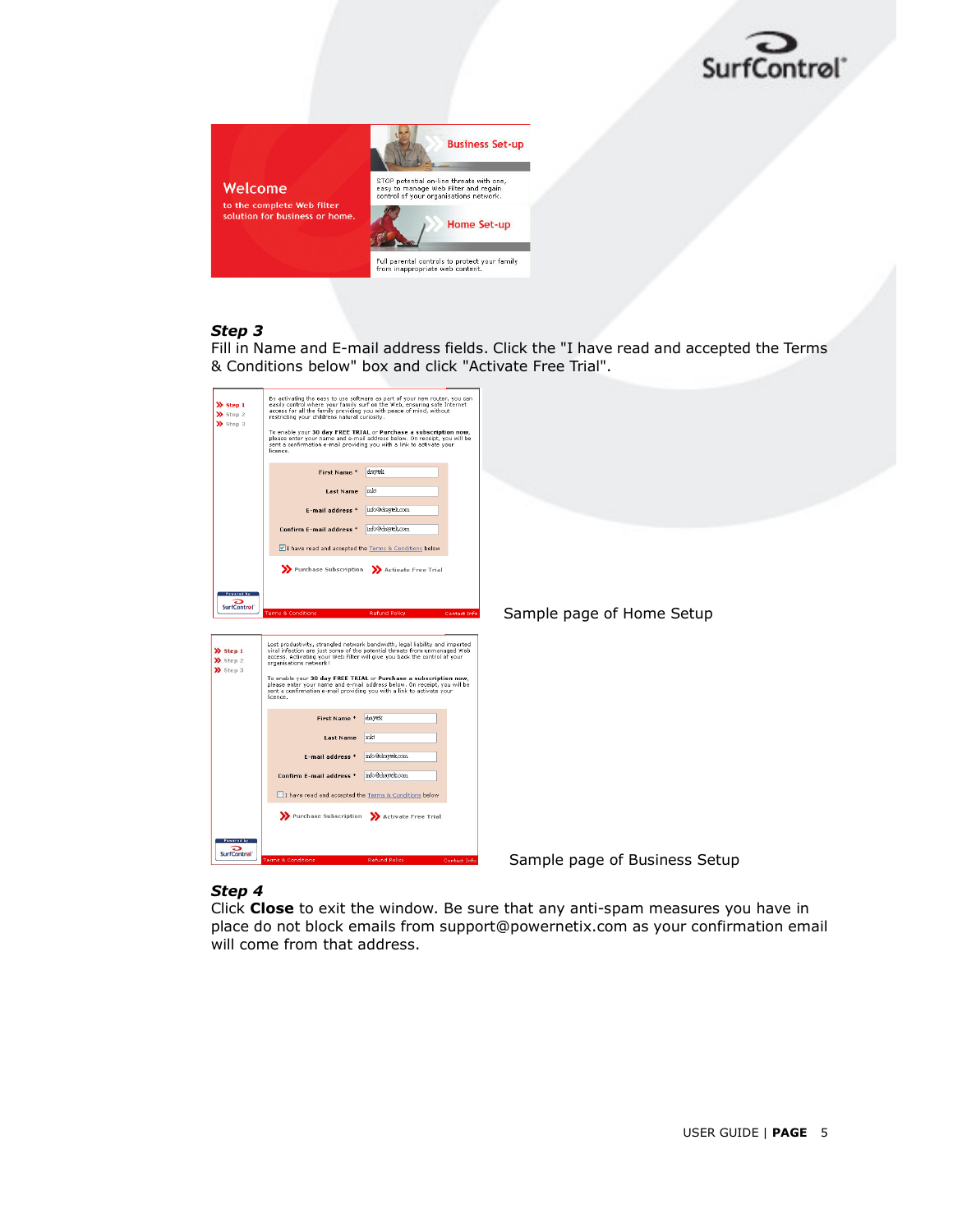

Hosted by<br>PowerNet

#### Step 5

You should receive a confirmation email within a few minutes from PowerNetIX Ltd. Click on the link in the mail to confirm your registration. Your 30 days trial is now active.

Dear Sir/Madam,

Thank you for registering for your 30 day FREE TRIAL. By activating Parental Controls as part of your set up, you can easily control where your<br>children surf, ensuring safe and worry free access to the wonders of the Internet

Please click on the link below to confirm your registration.<br>http://surfoontrol.powernetix.com/so2/others/trialconfirm.php?key=d81935<br>e8122f27b43b9ab65741e62927 eur.<br>2012 - http://surfcontrol.powernetix.com/sc2/others/trialconfirm.php?key=d8193<br>5e8122f27b43b9ab65741e62927&type=home\_thankyou> &type=home\_thankyou<br>You will need to return to the Parental Controls set-up page and decid which categories you wish to block.

Please contact us if you have any further questions: Office hours: 24 hour E-mail: noc@powernethk.com<br>Tel (USA): 714-418-4100 Tel (Hong Kong): (852) 2189-7222

Sincerely Subscriptions Manager<br>PowerNetIX Ltd.

#### Setting up your filtering categories

For the Web Content Filter Service to function correctly, it is necessary for you choose the categories of websites that you wish to restrict. For detailed information of each category, please refer to later section in this manual. Once you have selected your categories, you must save the configuration to ensure that the websites corresponding with your chosen categories are restricted.

#### Step 1

Ensure the Internet Access works correctly before enabling the content filter. If your vigor router is connected to another firewall, be sure that it is not blocking UDP port 9020.

#### Step<sub>2</sub>

On the Web Content Filter Setup page, choose your nearest CPA server from the list.



Sample page for Vigor2900V Series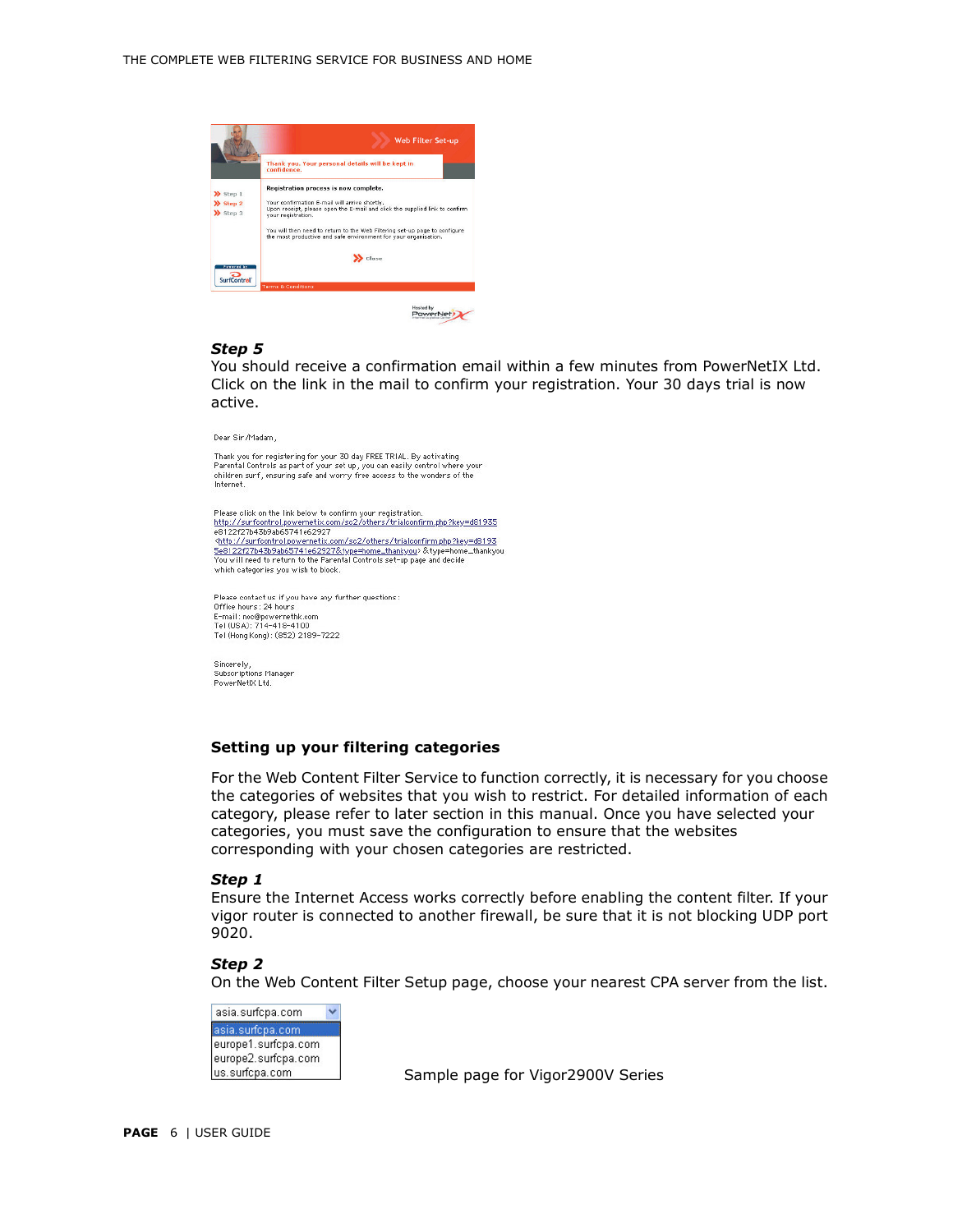

asia.surfcpa.com v asia surfopa com<br><mark>us surfopa com</mark> uk1.surfcpa.com<br>uk2.surfcpa.com

Sample page for Vigor3300 Series

#### Step 3

For test purposes, you may want to select all categories; then you should not be able to access any external web sites. You will normally want to block "Uncategorized" sites; tick the corresponding checkbox for that.

| Enable Web Content Filter<br><b>Groups</b>  |                                                                            | Categories (Tick categories to block, Untick to unblock)                                   |                                                                                    |
|---------------------------------------------|----------------------------------------------------------------------------|--------------------------------------------------------------------------------------------|------------------------------------------------------------------------------------|
| Child Protection<br>Select All<br>Clear All | $\nabla$ Chat<br>$\triangleright$ Gambling<br><b>⊽</b> Sex                 | $\nabla$ Criminal<br>$\blacksquare$ Hacking<br>Violence                                    | Orugs/Alcohol<br>Hate speech<br>■ Weapons                                          |
| Leisure<br>Select All<br>Clear All          | Advertisements<br>Games<br><b>Hobbies</b><br>Personals<br>$\square$ Sports | <b>OF</b> ntertainment<br>Glamour<br>$\Box$ Lifestyle<br>Photo Searches<br>Streaming Media | $\Box$ Food<br><b>Health</b><br>Motor Vehicles<br>$\Box$ Shopping<br>$\Box$ Travel |
| <b>Business</b><br>Select All<br>Clear All  | Computing/Internet<br>Politics<br>Remote proxies                           | Finance<br>Real Estate<br>Search Engine                                                    | Job Search/Career<br>Reference<br>Web Mail                                         |
| Others<br>Select All<br>Clear All           | $\Box$ Education<br><b>News</b><br>Usenet news                             | $\Box$ Hosting sites<br>$\Box$ Religion<br>Block all uncategorised sites                   | <b>Nid Sites</b><br><b>Sex Education</b>                                           |

Sample page of Vigor2900V Series

| Enable Web Content Filter<br>Groups         |                                                                                     | <b>Categories</b> (Tick categories to block, Untick to unblock)                                |                                                                                    |
|---------------------------------------------|-------------------------------------------------------------------------------------|------------------------------------------------------------------------------------------------|------------------------------------------------------------------------------------|
| Child Protection<br>Select All<br>Clear All | $\Box$ Chati<br>$\Box$ Gambling<br>$\Box$ Sex                                       | $\Box$ Criminal<br>$\Box$ Hacking<br><b>Ninlence</b>                                           | □ Drugs/Alcohol<br>Hate speech<br>Weapons                                          |
| Leisure<br>Select All<br>Clear All          | Advertisements<br><b>El Games</b><br>□ Hobbies<br>$\Box$ Personals<br>$\Box$ Sports | Entertainment<br><b>C</b> Glamour<br>$L$ Lifestyle<br><b>Photo Searches</b><br>Streaming Media | $\Box$ Food<br><b>Nealth</b><br>Motor Vehicles<br>$\Box$ Shopping<br>$\Box$ Travel |
| <b>Business</b><br>Select All<br>Clear All  | Computing/Internet<br><b>H</b> Politics<br>Remote proxies                           | $\Box$ Finance<br>$\Box$ Real Estate<br>Search Engine                                          | Job Search/Career<br>Reference<br>□ Web Mail                                       |
| Others<br>Select All<br>Clear All           | $\Box$ Education<br><b>News</b><br>Usenet news                                      | □ Hosting sites<br>$\Box$ Religion<br>Block all uncategorised sites                            | <b>□Kid Sites</b><br>□ Sex Education                                               |

Sample page of VigorPro Series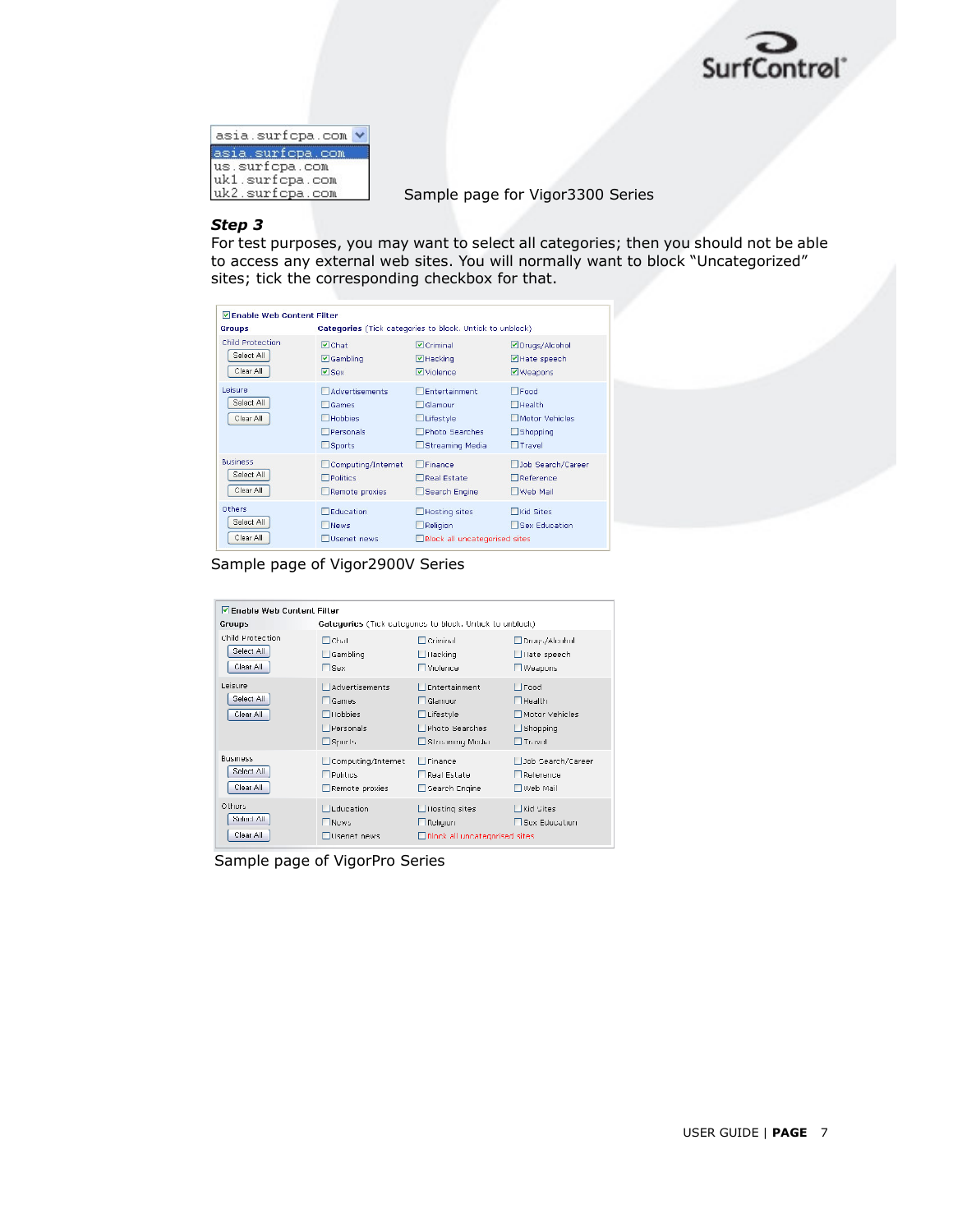| URL Access Control                | <b>SurfControl</b>                                              | Restrict Web<br>Feature                                                                                                                                                        | Filter Schedule                                                                                                                                                                                                                                                                                       |                             |                                             |  |
|-----------------------------------|-----------------------------------------------------------------|--------------------------------------------------------------------------------------------------------------------------------------------------------------------------------|-------------------------------------------------------------------------------------------------------------------------------------------------------------------------------------------------------------------------------------------------------------------------------------------------------|-----------------------------|---------------------------------------------|--|
| <b>Access Control by Category</b> |                                                                 |                                                                                                                                                                                |                                                                                                                                                                                                                                                                                                       |                             |                                             |  |
| CPA Server                        | O Disable © Enable                                              |                                                                                                                                                                                |                                                                                                                                                                                                                                                                                                       |                             |                                             |  |
| Select a CPA Server               |                                                                 | asia.surfcpa.com v                                                                                                                                                             | Activate Free Trial and Purchase Subscription<br>Test a site to verify whether it is categorized                                                                                                                                                                                                      |                             | Powered by<br>ာ<br>SurfControl <sup>*</sup> |  |
|                                   |                                                                 | Permitted Categories List:                                                                                                                                                     |                                                                                                                                                                                                                                                                                                       | Forbidden Categories List:  |                                             |  |
|                                   | Advertisements<br>Chat<br>Education<br>Food & Drink<br>Gambling | Arts & Entertainment<br>Computing & Internet<br>Criminal Skills<br>Drugs: Alcohol & Tobacco<br>Finance & Investment<br>"Categories are downloaded from the Surfcontrol Server. | $\lceil \cdot \rceil$                                                                                                                                                                                                                                                                                 | Kids Sites<br>Sex Education | Adult/Sexually Explicit                     |  |
|                                   | URL: tw.yahoo.com                                               |                                                                                                                                                                                |                                                                                                                                                                                                                                                                                                       | Option: Allow v             | Add<br>Edit<br>Delete                       |  |
|                                   | Exception URL List:                                             |                                                                                                                                                                                |                                                                                                                                                                                                                                                                                                       |                             |                                             |  |
|                                   | Examples of URL:                                                | tw.vahoo.com (Allow)<br>www.hinet.net (Deny)                                                                                                                                   |                                                                                                                                                                                                                                                                                                       |                             |                                             |  |
|                                   |                                                                 |                                                                                                                                                                                | "www.abc.org" all items under this host and the host itself will be considered.<br>"www.abc.org/direct/" all items under this host's particular directory, excluding the directory itself, will be considered.<br>"www.abc.org/page.htm" only this particular item (page or file) will be considered. |                             |                                             |  |

Sample page of Vigor 3300 Series

#### Step 4

If you wish the content filter to be active only at certain time, you can enter a schedule number for the time setting. Set the schedule times from "Advanced Setup - Call Schedule Setup" menu. If you do not enter a schedule number, the content filtering is always active.

| <b>Time Schedule</b>                                    |
|---------------------------------------------------------|
| Scheduler defined in Call Schedule Setup (1-15) =>      |
| Note: Action and Idle Timeout settings will be ignored. |
| Sample page of Vigor2900V Series                        |

| Time Schedule                                           |
|---------------------------------------------------------|
| Index(1-15) in Schedule Setup:                          |
| Note: Action and Idle Timeout settings will be ignored. |

Sample page of VigorPro Series

For some other models, you have to type in time settings on the web page directly instead of time schedule number. See the following page.

| SurfControl | Restrict Web<br>Feature | <b>Filter Schedule</b>                               |
|-------------|-------------------------|------------------------------------------------------|
|             |                         |                                                      |
|             |                         |                                                      |
| R           |                         | $\pm 00$                                             |
|             |                         |                                                      |
|             |                         | □ All Days □ Sun ■ Mon ■ Tue ■ Wed ■ Thu ■ Fri □ Sat |
|             |                         | $\cdot$ 00<br>T <sub>0</sub> 18<br>Day of Week:      |

Sample page of Vigor3300 Series

#### Step 5

Close down any open browsers and then open a new browser window and try to access a web site within a category you have blocked. A warning page should appear instead of the web site.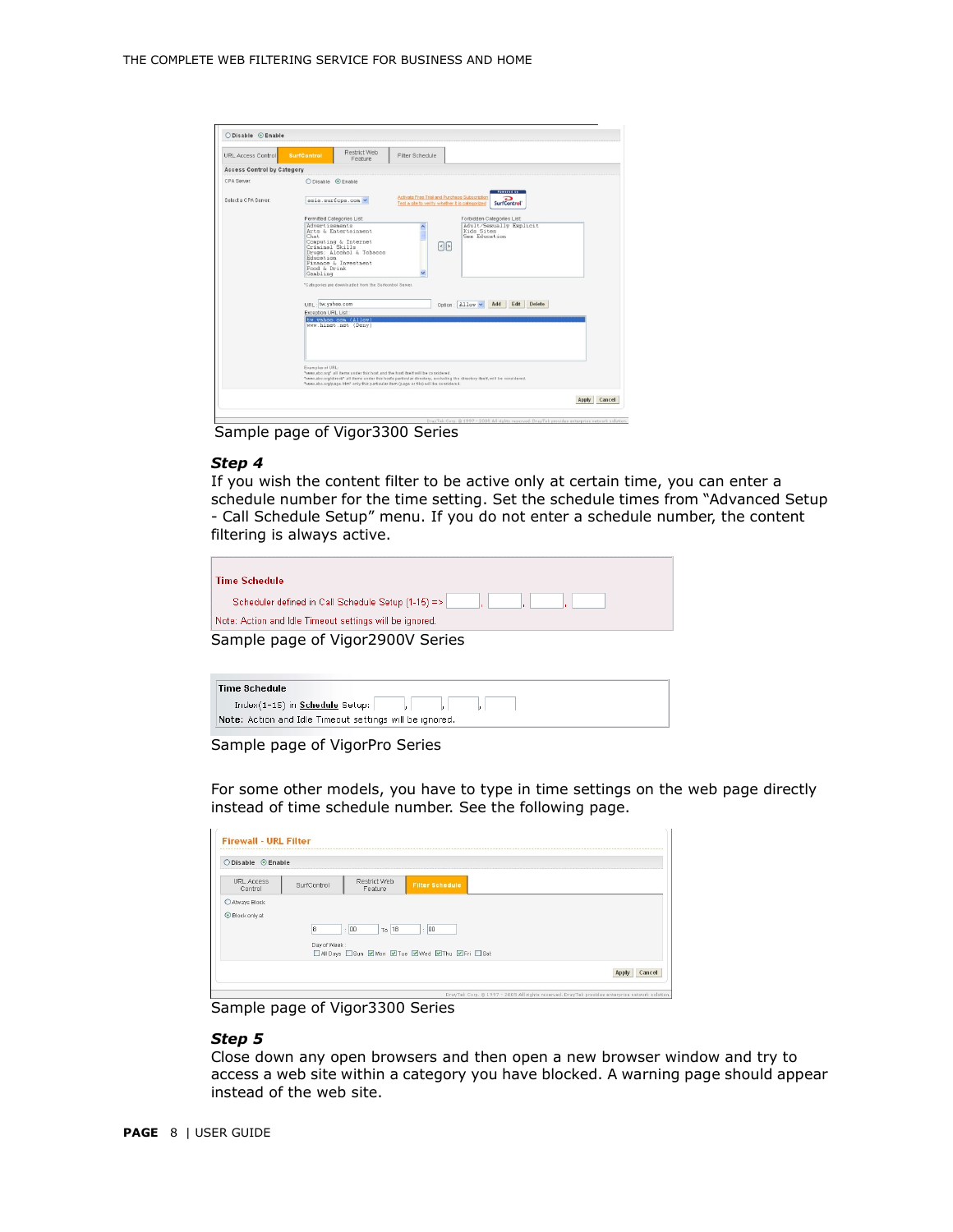

The requested Web page is categorized as "sex"

and has been blocked by Web Content Filter.

Please contact your system administrator for further information.

Sample page of Vigor2900V Series

The requested Web page has been blocked by your system administrator. Please contact your system administrator for further information.

Sample page of Vigor3300 Series

#### **NOTE:**

- 1. You can use Syslog to receive the result of Web Content Filter activity.
- 2. The web management page of the router will never be blocked.
- 3. You can click on "Test a site to verify whether it is categorized" to test what category a web site is. All web sites not in the SurfControl database will be categorized as "Uncategorized".
- 4. Web Content Filter cannot be applied to web access through a Proxy or Socks server.
- 5. When your free trial expires or your subscription lapses, all web sites will be permitted again.

| <b>/// DrayTek Syslog</b>                          |                |                                                                       |                                                                                                                              |                                               | a                         |
|----------------------------------------------------|----------------|-----------------------------------------------------------------------|------------------------------------------------------------------------------------------------------------------------------|-----------------------------------------------|---------------------------|
| Controls<br><b>LAN Status</b><br><b>TX Packets</b> |                | 192.168.1.1<br>$\checkmark$<br>Vigor2900V series<br><b>RX Packets</b> | <b>WAN Status</b><br>Gateway IP (Fixed)<br>172.16.3.1<br>WAN IP (Fixed)                                                      | <b>TX Packets</b><br>410<br><b>RX Packets</b> | RX Rate<br>254<br>TX Rate |
| 1228<br>Firewall Log                               |                | 958                                                                   | 172, 16, 3, 100<br>VPN Log User Access Log Call Log WAN Log Network Infomation Net State                                     | 1249                                          | 16                        |
| Time                                               | Host           | Message                                                               |                                                                                                                              |                                               |                           |
| Jan 100:12:04<br>Jan 100:11:59                     | Vigor<br>Vigor |                                                                       | Received a Unicast ARP request from 00:02:B3:DA:87:CA<br>Web-Filter Block [sex category], 192.168.1.10 -> http://www.sex.com |                                               |                           |
|                                                    |                |                                                                       |                                                                                                                              |                                               |                           |
|                                                    |                |                                                                       |                                                                                                                              |                                               |                           |
|                                                    |                | <b>III</b>                                                            |                                                                                                                              |                                               | $\,$                      |
| $\left  \right $<br><b>ADSL Status</b><br>Mode     | State          | Up Speed                                                              | Down Speed                                                                                                                   | SNR Margin                                    | Loop Att                  |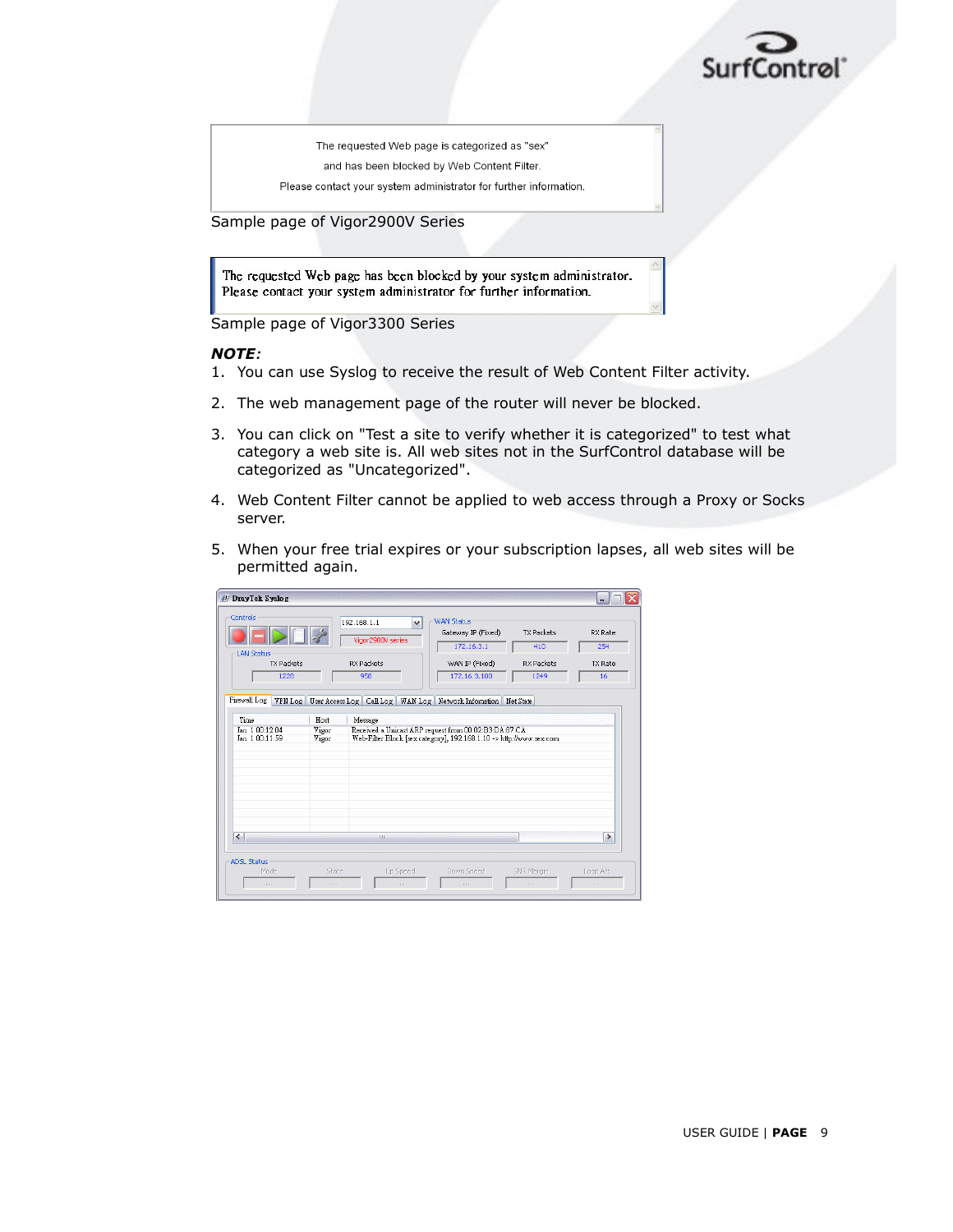### **3. Subscription and Renewal**

Once your 30-day free trial has ended, you may choose to extend the service by renew the subscription. You can pay online by using

PavPa

**WorldPay** (www.worldpay.com) online payment service or (www.paypal.com). These are quick and easy to use, whilst being totally secure.

#### Step 1  $\sim$  3

Repeat the same procedures in Activate Your Free Trial.

Then Click on Purchase a Subscription at the end. You will be redirected to payment page.

#### Step 4

Enter the payment details.

Once you have chosen your method of payment, please insert your card details. Please ensure your e-mail address is the same as the e-mail address you used to subscribe for your 30-day free trial.

#### Step 5

Transaction confirmation.

If you are using WorldPay, also you will receive an E-mail coming from WorldPay. You may keep it for your records.

#### Step 6

Your subscription is now complete.

You will receive an e-mail from

PowerNet: to confirm your subscription.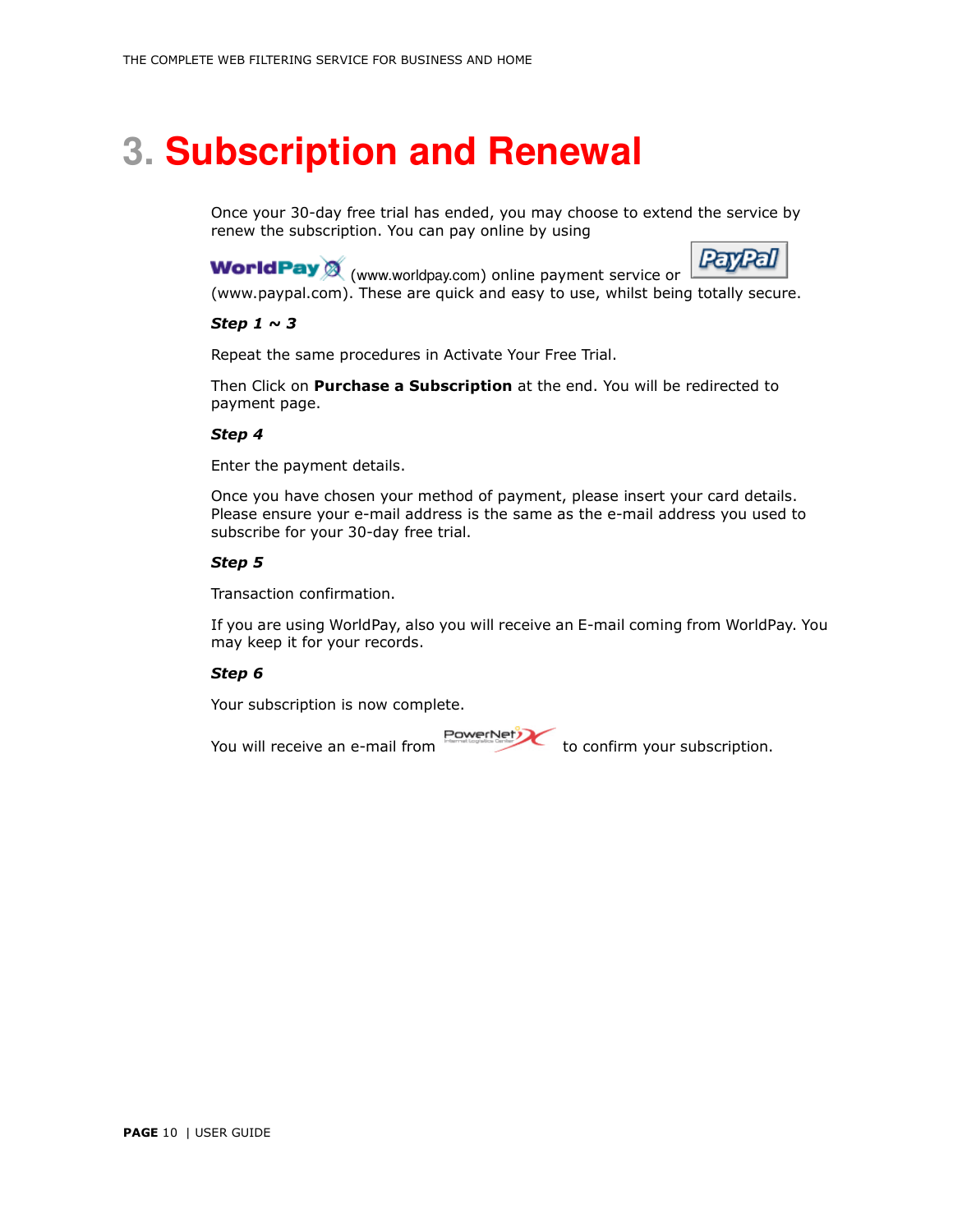

### **4. Modifying Settings**

The SurfControl database of websites is divided into 40 easy to understand categories as detailed in section 5.

If you wish to update and amend your categories, this can be done by returning to your Web Content Filter section/tab.

Once you have selected the categories you wish to block, you may not need to change them frequently. If however you do, you simply need to return to your router's user interface, log in and change your category settings, remembering as always to save your desired configuration.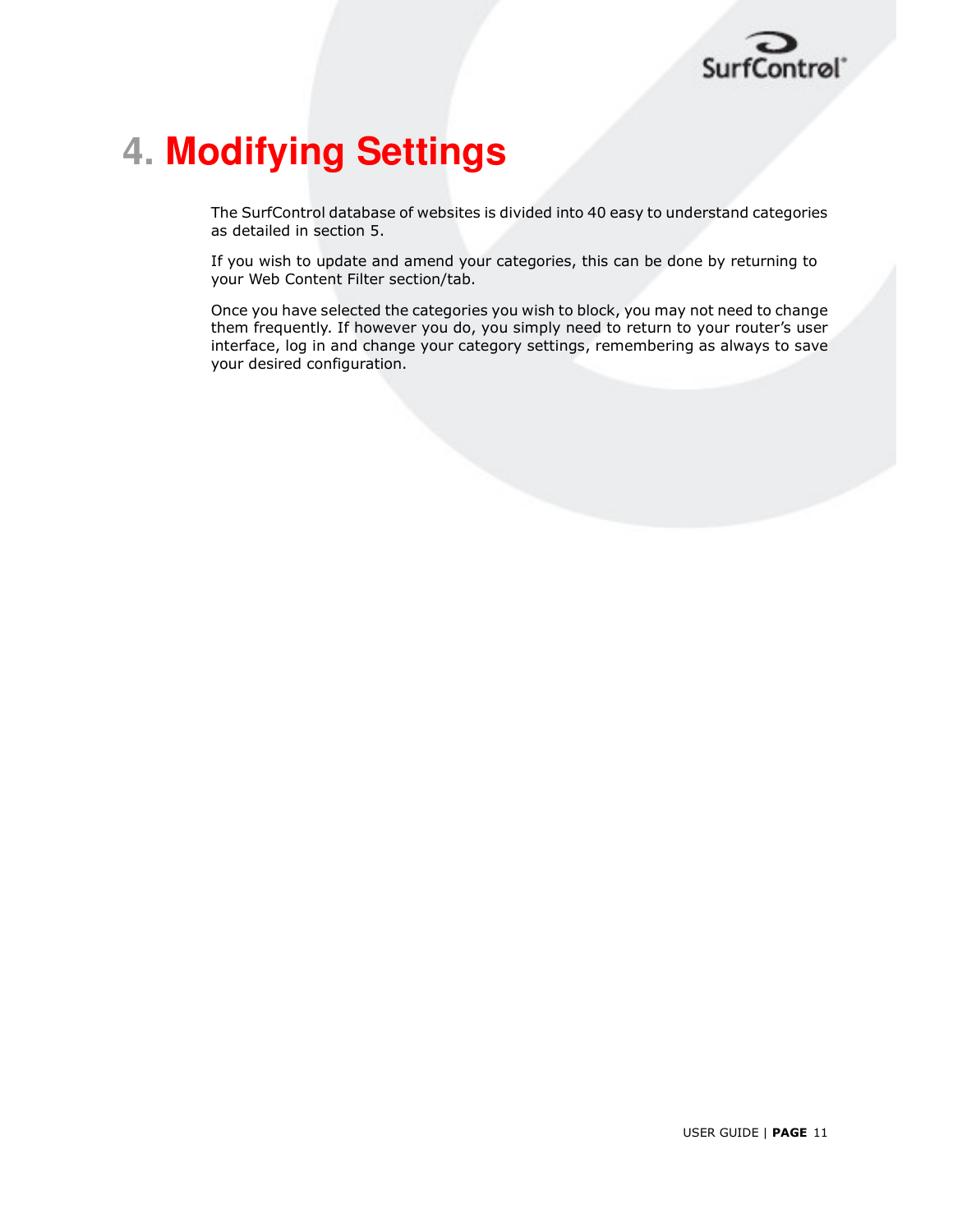### **5. Filtering Categories**

Below are details of SurfControl's 40 categories and the type of content they cover. This will allow you to determine which of these you wish to restrict in your routers configuration.

#### **Adult/Sexually Explicit**

- Adult products including sex toys, CD-ROMs and videos
- Adult services including videoconferencing, escort services and strip clubs
- Erotic stories and textual descriptions of sexual acts
- **Explicit cartoons and animation**
- Online groups, including newsgroups and forums, that are sexually explicit in nature
- Sexually-oriented or erotic full or partial nudity
- Depictions or images of sexual acts, including animals or inanimate objects used in a sexual manner
- Sexually exploitive or sexually violent text or graphics
- Bondage, fetishes, genital piercing
- Nudist sites that feature nudity
- Erotic or fetish photography, which depicts nudity

NOTE: We do not include sites regarding sexual health, breast cancer, or sexually transmitted diseases (except in graphic examples).

#### **Advertisements**

• Banner Ad Servers

#### **Arts & Entertainment**

- Television, movies, music and video programming guides  $\bullet$
- Downloadable (non-streaming) movie, video or sound clips
- Discussion forums on television, movies, music and videos
- Online magazines and reviews on the entertainment industry
- Celebrity fan sites
- Horoscopes
- Online greeting cards
- Jokes, comics, comic books, comedians or any site designed to be funny or satirical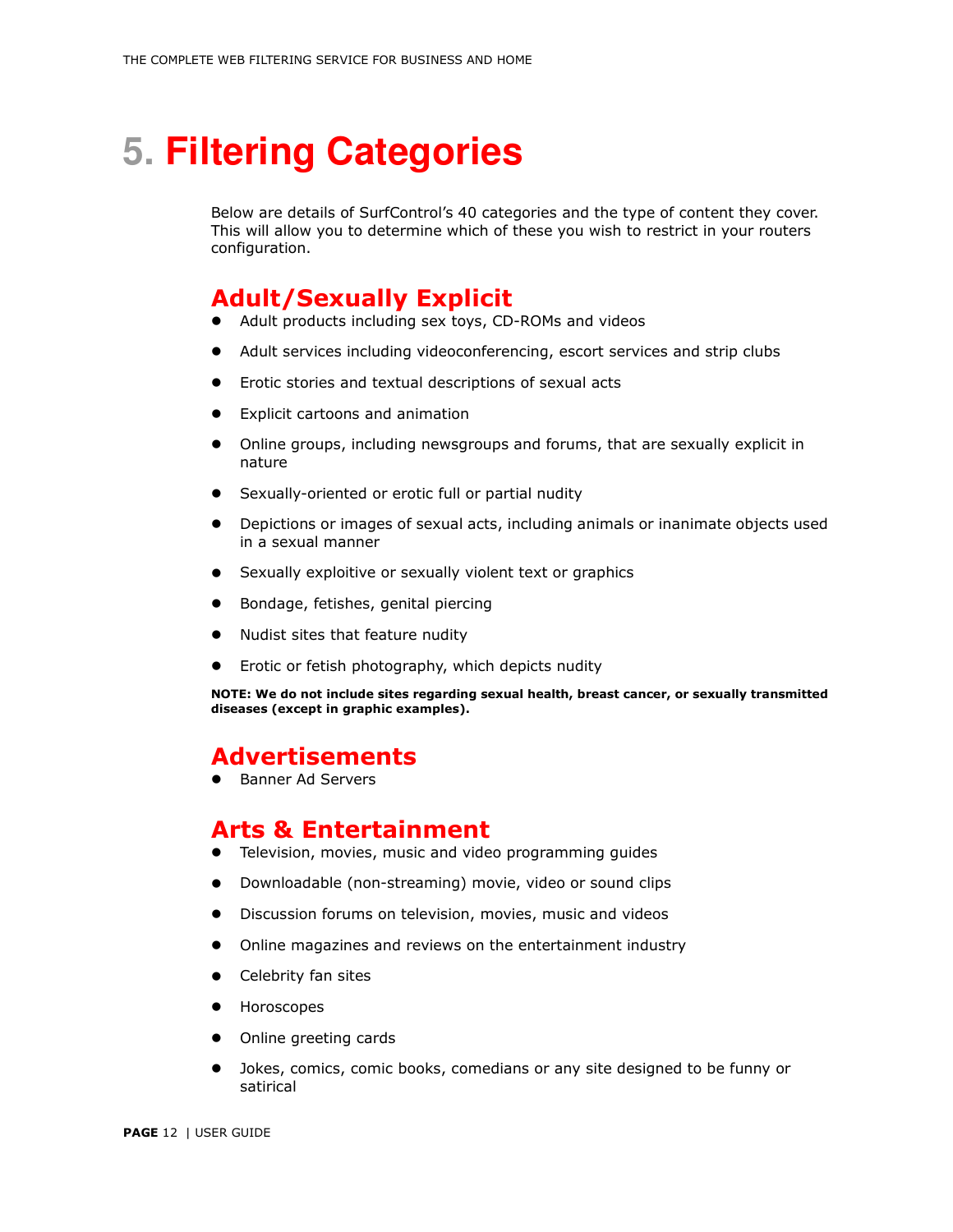

- Circuses, theatre, variety magazines and radio
- Broadcasting firms and technologies (satellite, cable, etc.)
- Book reviews and promotions, publishing houses and poetry
- Museums, galleries, artist sites (included sculpture, photography, etc.)

#### Chat

Web-based chat

#### **Computing & Internet**

- Reviews, information, buyers quides of computers, computer parts and accessories and software
- Computer/software/Internet companies, industry news and magazines
- Personal storage or backup
- Pay-to-Surf sites
- Freeware, shareware and software downloads
- Clipart, fonts and animated gif pages
- Downloadable mobile phone/PDA games, themes, graphics and ring tones
- Online photo albums/digital photo exchange

### **Criminal Skills**

- Advocating, instructing or giving advice on performing illegal acts such as phone, service theft, evading law enforcement, lock-picking, fraud and burglary techniques
- Plagiarism/cheating, including the sale of research papers

#### **Drugs, Alcohol & Tobacco**

Recipes, instructions or kits for manufacturing or growing illicit substances, including alcohol, for purposes other than industrial usage

Glamorizing, encouraging, or instructing on the use of or masking the use of alcohol, tobacco, illegal drugs, or other substances that are illegal to minors

Alcohol and tobacco promotional websites

Information on "legal highs": glue sniffing, misuse of prescription drugs or abuse of other legal substances

Distributing alcohol, illegal drugs, or tobacco free or for a charge

Displaying, selling, or detailing use of drug paraphernalia

NOTE: We do not include sites that discuss medicinal drug use, industrial hemp use, or public debate on the issue of legalizing certain drugs. Nor do we include sites sponsored by a public or private agency that provides educational information on drug use.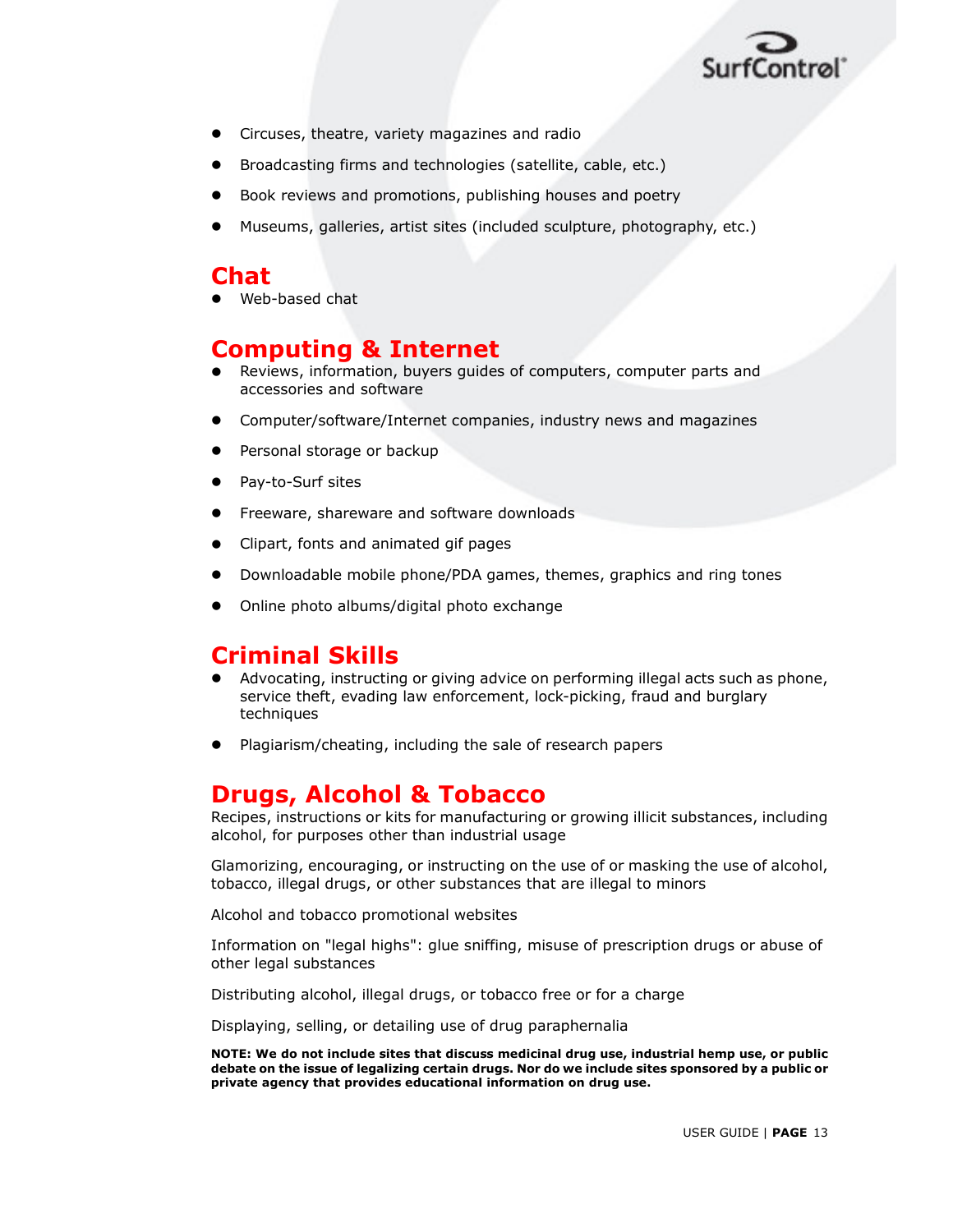#### **Education**

- Educational institutions, including pre-, elementary, secondary and high schools; universities
- Educational sites: pre-, elementary, secondary and high schools; universities
- Distance education and trade schools, including online courses
- Online teacher resources (lesson plans, etc.)

#### **Finance & Investment**

- Stock quotes, stock tickers and fund rates
- Online stock or equity trading  $\bullet$
- Online banking and bill-pay services
- Investing advice or contacts for trading securities
- Money management/investment services or firm
- General finances and companies that advise thereof
- Accountancy, actuaries, banks, mortgages and general insurance companies

#### **Food & Drink**

- Recipes, cooking instruction and tips, food products and wine advisors
- Restaurants, cafes, eateries, pubs and bars
- Food/drink magazines, reviews

#### Gambling

- Online gambling or lottery websites that invite the use of real or virtual money
- Information or advice for placing wagers, participating in lotteries, gambling or running numbers
- Virtual casinos and offshore gambling ventures
- Virtual sports leagues and sports picks and betting pools

NOTE: Casino/Hotel/Resort sites that do not feature online gambling or provide gaming tips are categorized under Travel.

#### Games

- Game playing or downloading; game hosting or contest hosting
- Tips and advice on games or obtaining cheat codes ("cheatz")
- Journals and magazines dedicated to game playing  $\bullet$

#### **Glamour & Intimate Apparel**

• Lingerie, negligee or swimwear modelling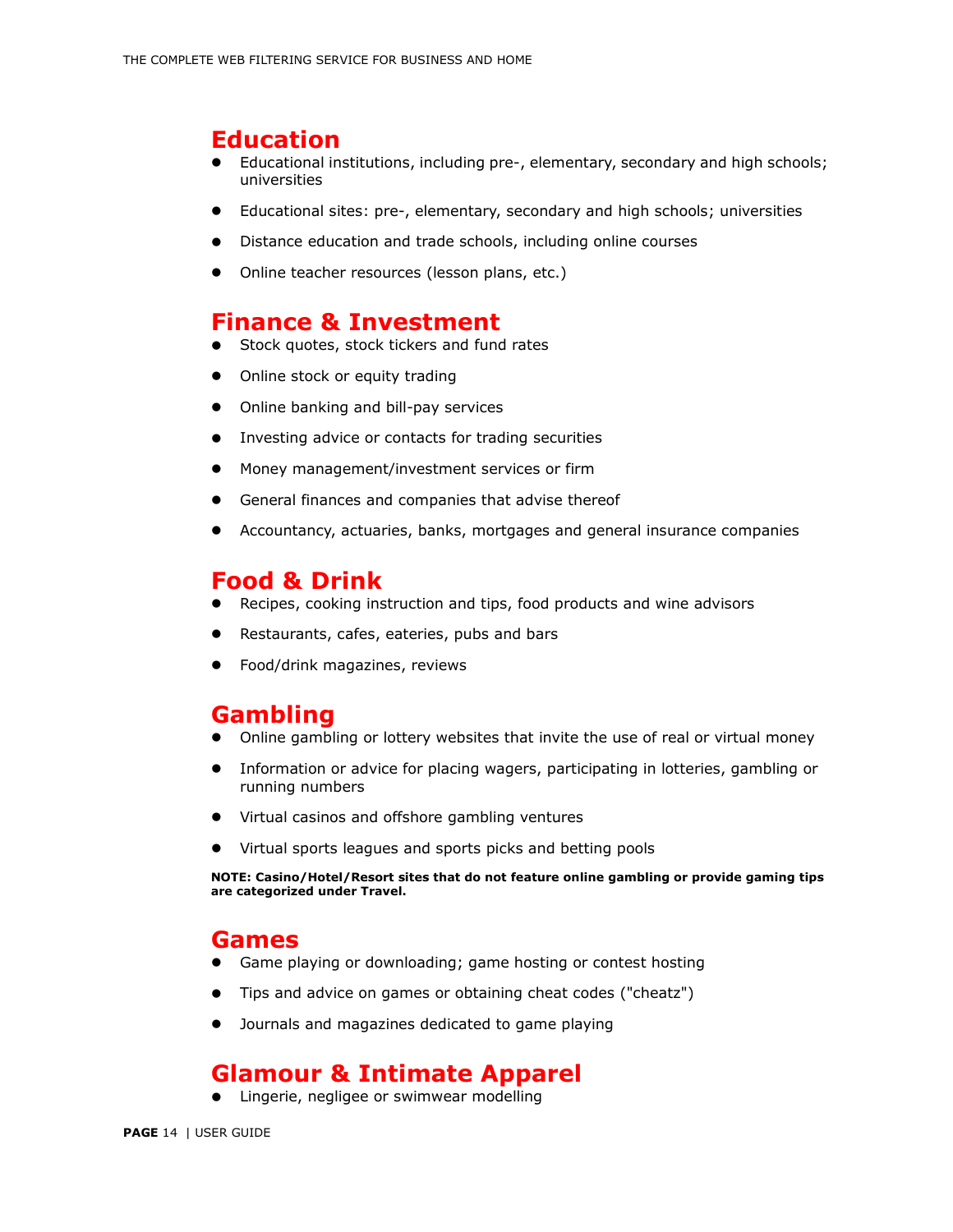

- Model fan pages; fitness models/sports celebrities
- Fashion or glamour magazines online
- Beauty and cosmetics
- Modelling information and agencies

#### **Government & Politics**

- Government services such as taxation, armed forces, customs bureaus, emergency services
- Local government sites
- Political debate, canvassing, election information and results
- Local, national and international political sites

#### **Hacking**

- Promotion, instruction, or advice on the questionable or illegal use of equipment. Software for purpose of hacking passwords, creating viruses, gaining access to other computers and/or computerized communication systems
- Sites that carry malicious executables or viruses
- Sites that provide instruction or work-around for SurfControl's filtering software
- Cracked software and information sites
- Pirated software and multimedia download sites
- Sites that provide or promote parasites, including Spyware, Adware and other unsolicited commercial software

#### Hate

- Advocating or inciting degradation or attack of specified populations or institutions based on associations such as religion, race, nationality, gender, age, disability or sexual orientation
- Promoting a political or social agenda that is supremacist in nature and exclusionary of others based on their race, religion, nationality, gender, age, disability or sexual orientation
- Holocaust revisionist/denial sites
- Coercion or recruitment for membership in a gang\* or cult\*\*
- Militancy, extremist
- Flagrantly insensitive or offensive material

NOTE: We do not include news, historical or press incidents that may include the above criteria (except in graphic examples).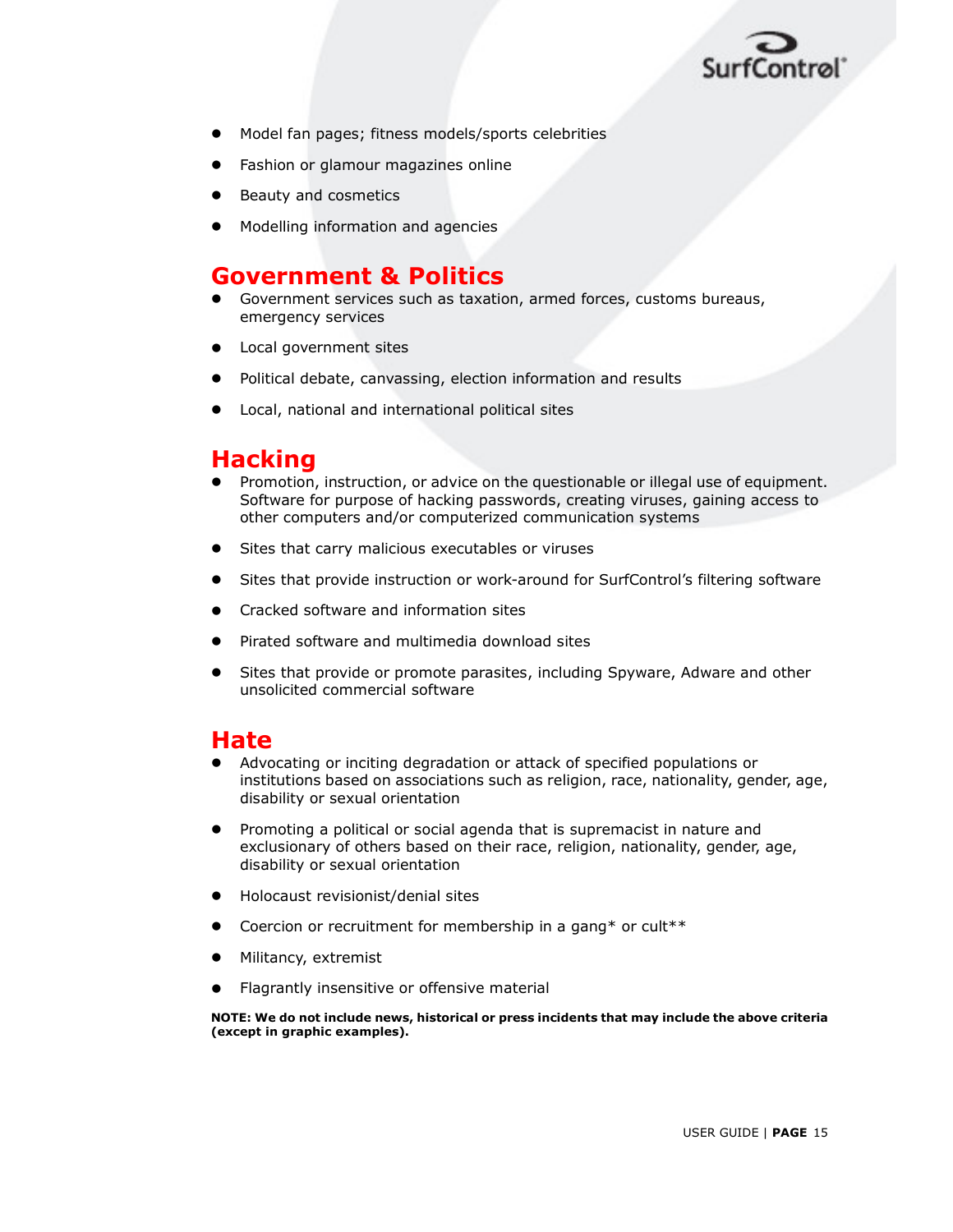\*A gang is defined as a group whose primary activities are the commission of felonious criminal acts, which has a common name or identifying sign or symbol and whose members individually or collectively engage in criminal activity in the name of the group.

\*\* A cult is defined as a group whose followers have been deceptively and manipulatively recruited and retained through undue influence such that followers' personalities and behavior are altered. Leadership is all-powerful, ideology is totalistic and the will of the individual is subordinate to the group. Sets itself outside of society.

#### **Health & Medicine**

- General health such as fitness and well-being
- Medical information about ailments, conditions and drugs
- Medical reference
- Medical procedures, including elective and cosmetic surgery
- Alternative and complementary therapies
- Prescription medicines
- Hospital, medical insurance
- Dentistry, optometry and other medical-related sites
- General psychiatry and mental well-being sites
- Promoting self-healing of physical and mental abuses, ailments and addictions
- Psychology, self-help books and organizations

#### **Hobbies & Recreation**

- Recreational pastimes such as collecting, gardening, kit airplanes
- Outdoor recreational activities such as hiking, camping, rock climbing
- Tips or trends focused on a specific art, craft or technique
- Online publications on a specific pastime or recreational activity
- Online clubs, associations or forums dedicated to a hobby
- Traditional (board, card, etc.) games and their enthusiasts
- Animal/pet related sites, including breed-specific sites, training, shows and humane societies

#### **Hosting Sites**

Websites that host business and individualsi! Web pages (i.e. GeoCities, earthlink.net, AOL)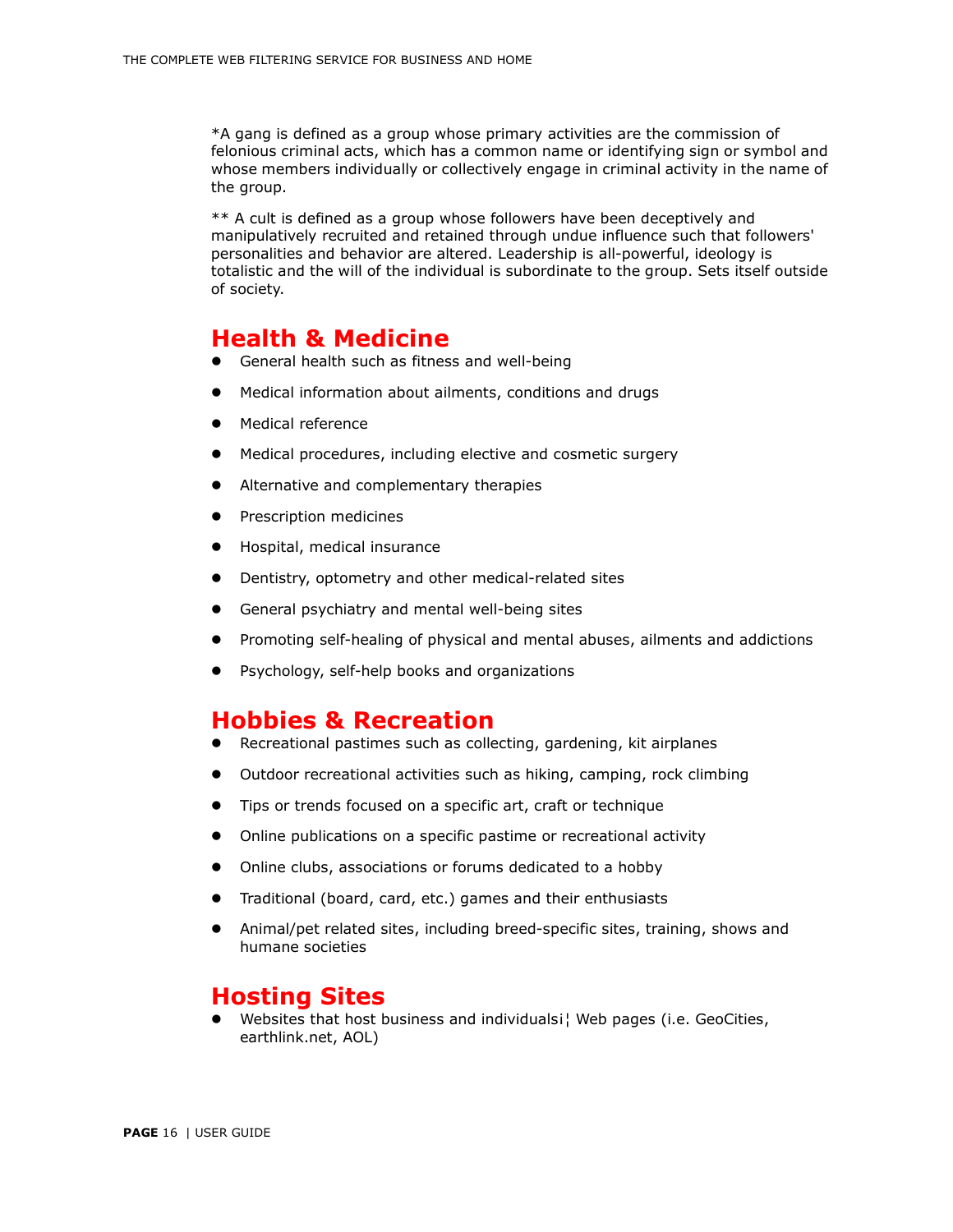

#### **Job Search & Career Development**

- Employment agencies, contractors, job listings, career information
- Career searches, career-networking groups

#### **Kid's Sites**

• Child oriented sites and sites published by children

#### **Lifestyle & Culture**

- Home life and family-related topics, including parenting tips, gay/lesbian/bisexual (non-pornographic sites), weddings, births and funerals
- Foreign cultures, socio-cultural information

#### **Motor Vehicles**

- Car reviews, vehicle purchasing or sales tips, parts catalogues
- Auto trading, photos, discussion of vehicles including motorcycles, boats, cars, trucks and RVs
- Journals and magazines on vehicle modification, repair and customization
- Online automotive enthusiast clubs

#### News

- Newspapers online
- Headline news sites, newswire services and personalized news services
- Weather sites

#### **Personals and Dating**

- Singles listings, matchmaking and dating services
- Advice for dating or relationships; romance tips and suggestions

#### **Photo Searches**

Sites that provide resources for photo and image searches

#### **Real Estate**

- Home, apartment and land listings
- Rental or relocation services
- Tips on buying or selling a home
- Real estate agents
- Home improvement and inspection sites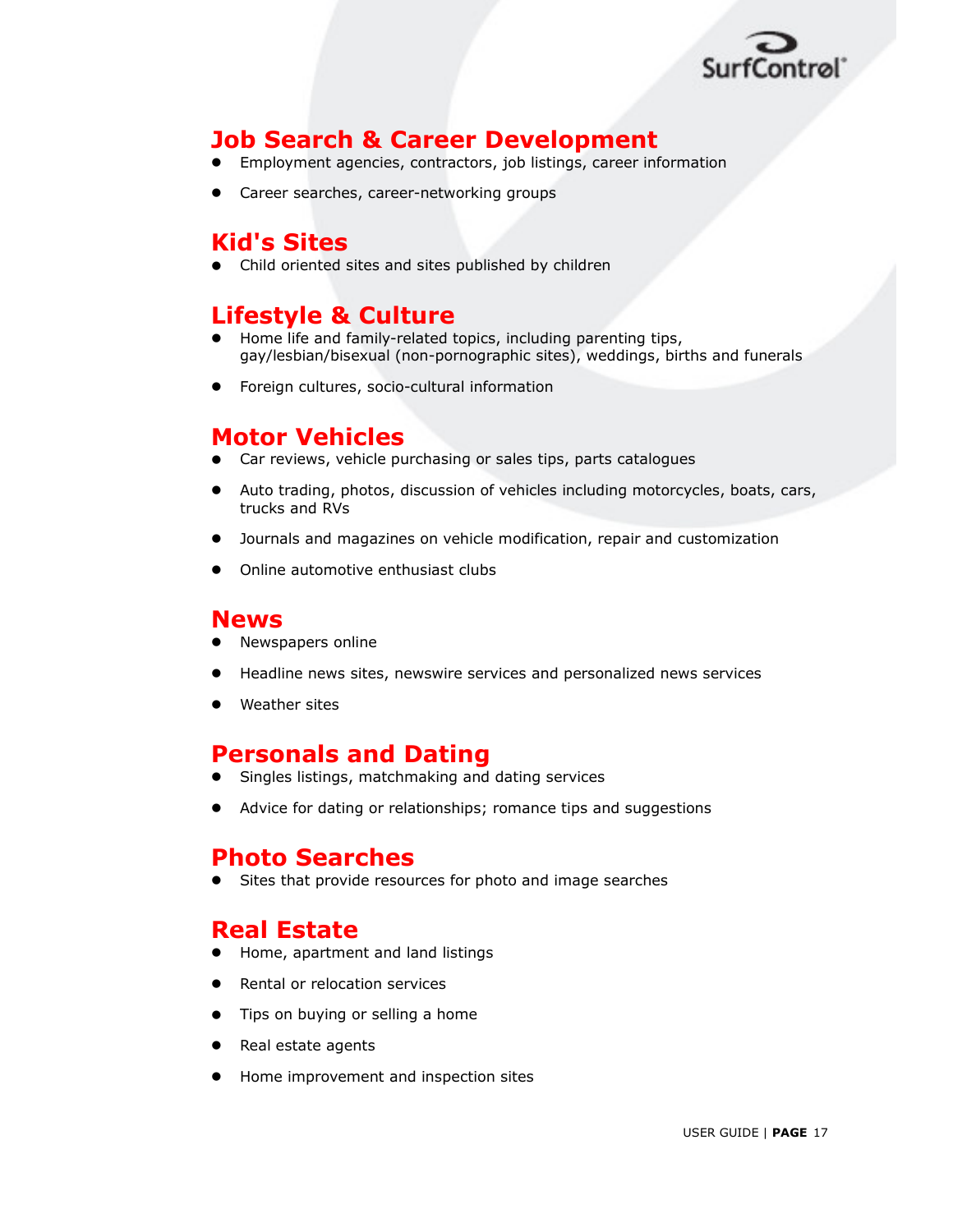#### **Reference**

- Personal, professional or educational reference
- Online dictionaries, maps and language translation sites
- Census, almanacs and library catalogues
- Topic-specific search engines

#### **Religion**

- Churches, synagogues and other houses of worship
- Any faith or religious beliefs, including non-traditional religions such as Wicca and witchcraft

#### **Remote Proxies**

- Remote proxies or anonymous surfing
- Web-based translation sites that circumvent filtering
- Peer-to-peer sharing

#### **Sex Education**

- Pictures or text advocating the proper use of contraceptives
- Sites relating to discussion about the use of the Pill, IUDs and other types of contraceptives
- Discussion sites on how to talk to your partner about diseases, pregnancy and respecting boundaries

NOTE: Not included in the category are commercial sites that sell sexual paraphernalia. These sites are typically found in the Adult category.

#### **Search Engines**

· General search engines (Yahoo, AltaVista, Google) iE

#### **Shopping**

- Online auctions
- Department stores, retail stores, company catalogues and other sites iE Weather bureaus that allow online consumer shopping
- Online downloadable product warehouses; specialty items for sale
- Freebies or merchandise giveaways

#### Sports

- Team or conference websites
- National, international, college, professional scores and schedules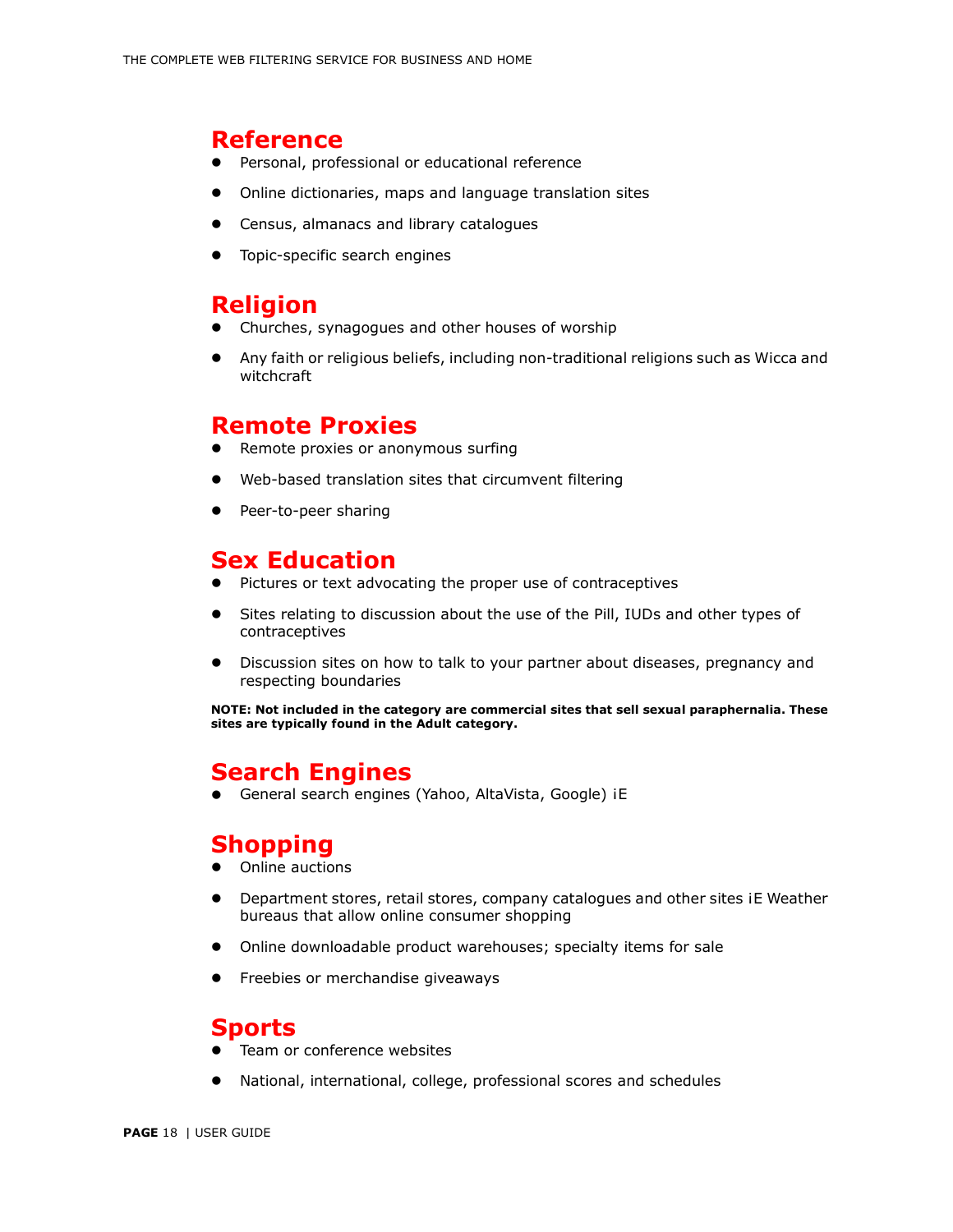

Sports-related online magazines or newsletters

#### **Streaming Media**

- Streaming media files or events (any live or archived audio or video file)
- Internet TV and radio
- Personal (non-explicit) webcam sites
- Telephony sites that allow users to make calls via the Internet

#### Travel

- Airlines and flight booking agencies
- Accommodation information
- Travel package listings
- City guides and tourist information
- Weather bureau
- Car Rentals

#### **Usenet News/Forum**

- Newsgroups
- Opinion or discussion forums
- Weblog (blog) sites

#### **Violence/Offensive**

- Portraying, describing or advocating physical assault against humans, animals or institutions
- Depictions of torture, mutilation, gore or horrific death
- Advocating, encouraging, or depicting self-endangerment or suicide, including through eating disorders or addictions
- Instructions, recipes or kits for making bombs or other harmful or destructive devices
- Excessive use of profanity or obscene gesticulation
- Sites promoting terrorism
- Excessively violent sports or games
- Offensive or violent language or satire

NOTE: We do not block news, historical or press incidents that may include the above criteria (except in graphic examples). USER GUIDE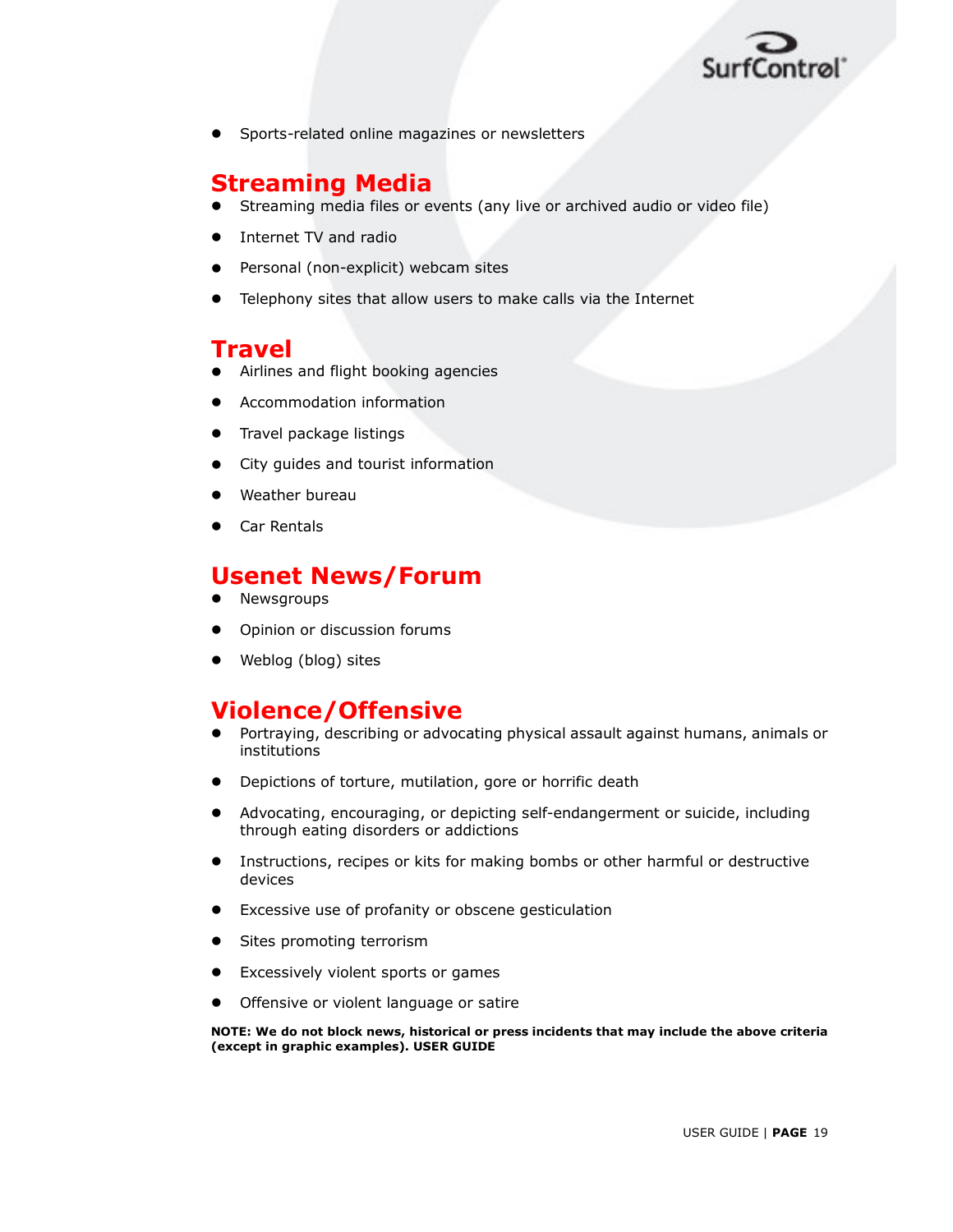#### **Weapons**

- Online purchasing or ordering information, including lists of prices and dealer locations
- Any page or site predominantly containing, or providing links to, content related to the sale of guns, weapons, ammunition or poisonous substances
- Displaying or detailing the use of guns, weapons, ammunition or poisonous  $\bullet$ substances
- Clubs that offer training on machine guns, automatics and other assault weapons  $\bullet$ and/or sniper training

NOTE: Weapons are defined as something (as a club, knife, or gun) used to injure, defeat, or destroy.

#### **Web-based E-mail**

- Web-based e-mail accounts
- Messaging sites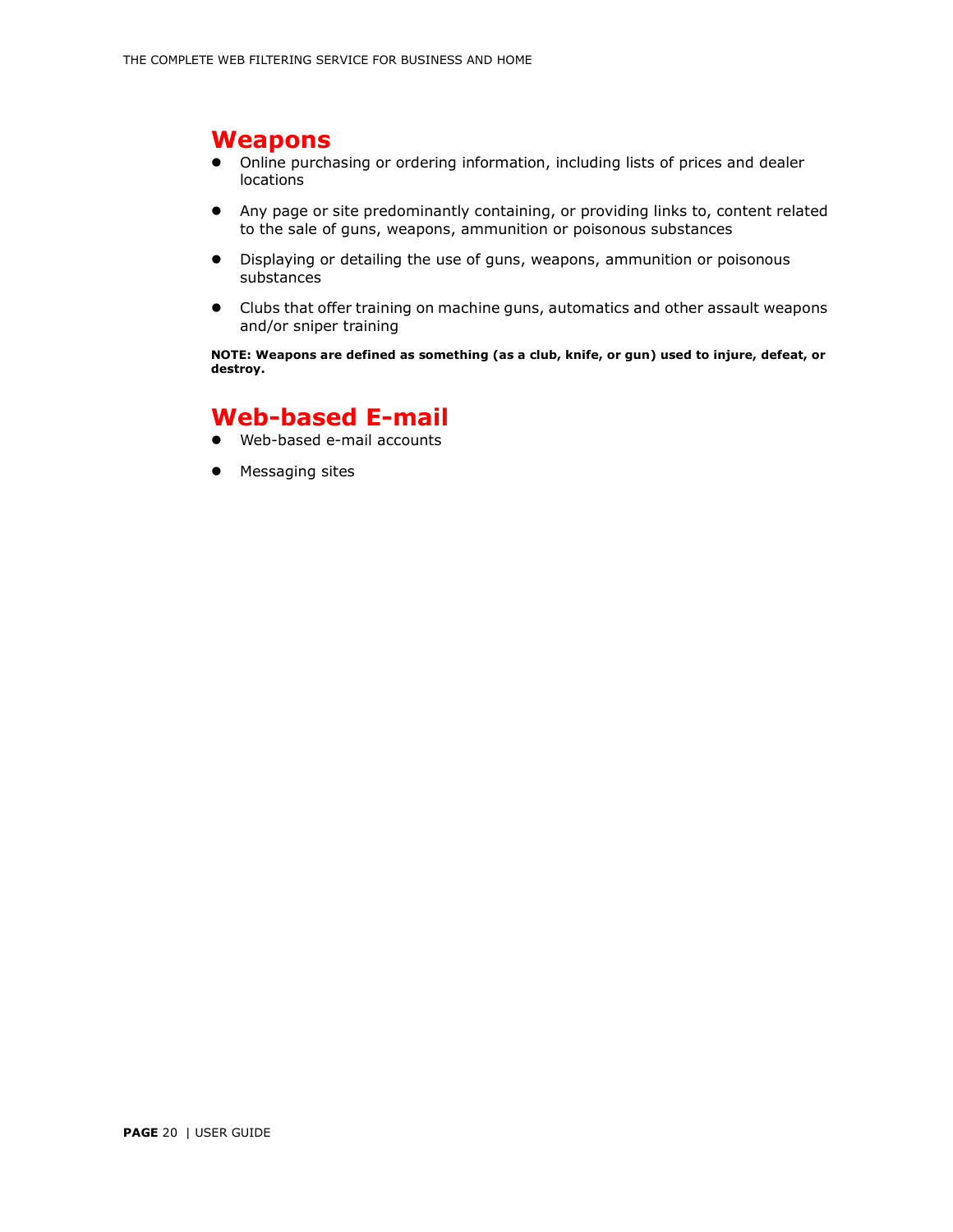

### **6. Terms & Conditions**

#### 6.1 Submitting sites for review and inclusion

SurfControl adhere closely to its policy of categorizing a website. This is fully detailed in the section above by category. Its important to remember that the SurfControl database merely categorizes a site for you, it does not make the decision to block that site. This is the user's choice within the user interface provided with their router. SurfControl are happy to review sites that users feel have been inappropriately or inaccurately categorized. Sites can first be tested and then submitted to SurfControli¦s content research team via the Test-a-site link on SurfControls home page at www.surfcontrol.com. Unfortunately due to the volume of sites SurfControli¦s researchers examine (some 35,000 individual pages per week are added to the SurfControl database) an individual response cannot be given to each submission. Normally sites submitted will be examined within 2-5 working days and included or modified if there has been any error.

#### **6.2 PowerNetIX Web Filtering Service and Licence Agreement**

PLEASE READ THIS CAREFULLY BEFORE YOU USE OUR SERVICE.

YOUR RIGHT TO USE THE POWERNETIX WEB FILTERING SERVICE (THE "SERVICE") IS SUBJECT TO THE TERMS AND CONDITIONS SET OUT IN THIS LICENCE AGREEMENT ("LICENCE"). BY CLICKING ON THE "I ACCEPT" BUTTON, YOU ARE CONSENTING TO BE BOUND BY THE FOLLOWING TERMS AND CONDITIONS OF THIS LICENCE. IF YOU DO NOT AGREE TO ALL OF THE TERMS AND CONDITIONS OF THIS LICENCE, CLICK ON THE "I DISAGREE" BUTTON AND THE INSTALLATION PROCESS WILL NOT CONTINUE.

This is a legal agreement between you and PowerNetIX Limited at 22/F., China Online Centre, 333 Lockhart Road, WanChai, Hong Kong ("PowerNetIX").

YOU AGREE TO PAY THE LICENCE FEES TO USE THE SERVICE IN ACCORDANCE WITH THE TERMS AND CONDITIONS OF THIS LICENCE. SECTION 14 ALLOWS POWERNETIX TO AUTOMATICALLY BILL YOU FOR THE APPLICABLE LICENCE FEES USING THE CREDIT CARD INFORMATION YOU SUPPLY TO POWERNETIX. PLEASE READ SECTION 14 CAREFULLY BEFORE CLICKING ON THE "I ACCEPT" BUTTON.

2. GRANT OF LICENCE. In consideration of payment of the licence fees and your agreement to abide by the terms and conditions of this licence, PowerNetIX grants to you a non-exclusive, non-transferable right to use this service only on a single SoHo Device (a "Device") solely during the term of this licence and so long as you comply with the terms and conditions of this licence.

3. OWNERSHIP AND RESTRICTIONS. This licence is not a sale of the material provided by this site or any copy of the material. An express condition of this licence is that PowerNetIX and its licensors retain all worldwide ownership of and rights, title and interest in and to the service and all copies and portions thereof, including without limitation, all copyrights, moral rights, trademark rights, trade secret rights and other proprietary rights therein and thereto, regardless of the form or media in or on which the service may exist.

The service will contain on the date of delivery a version of databases of categorized Internet websites, newsgroups and/or e-mail addresses, in accordance with your subscription options, for use with the service, including, without limitation, URL Category Lists or other lists that may be contained in the service, (the "Subscription Lists") and such Subscription Lists (and all updates thereto, if any) is deemed incorporated into and forms a part of the service and is subject to the terms and conditions of this licence.

You may make one (1) copy of the material of this website solely for backup purposes. You must reproduce and include the copyright, trademark and proprietary notices on the backup copy.

PowerNetIX reserves all rights not expressly granted to you. This service is licenced only to you and may not be transferred to anyone without the prior written consent of PowerNetIX. Any authorized transferee of the service shall agree in writing to be bound by the terms and conditions of this licence. In no event may you loan, rent, time-share, sublicence, assign, transfer lease, sell or otherwise dispose of the service on a temporary or permanent basis except as expressly provided herein. This licence shall benefit PowerNetIX and its successors and assigns. You may not modify, adapt, translate, reverse engineer, decompile, disassemble or create derivative works from the service. All logos and product names appearing on or in connection with this website and any other materials provided with the service, if any, are proprietary to PowerNetIX or its licensors and/or suppliers. You agree never to remove any proprietary notices or product identification labels from the service and any accompanying media, if applicable.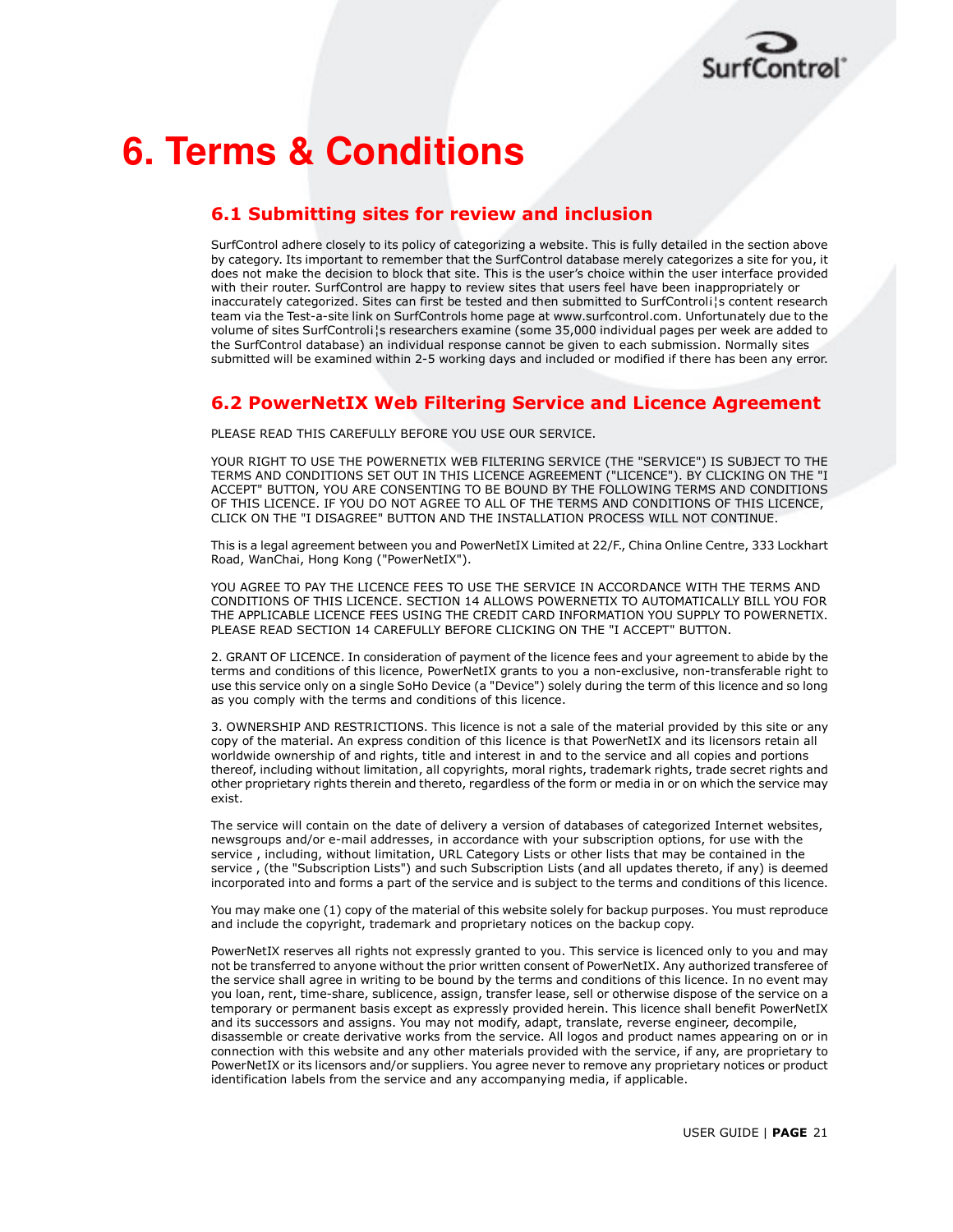You may not disclose, modify, adapt, translate, reverse engineer, disassemble, decompile or create derivative works from the service or any portion of the service, including, without limitation, any databases that comprise the service, the organization of such databases and the Subscription Lists, if any, except to the extent expressly authorized by applicable law. You may not permit third parties to benefit from the use or functionality of the service via a service bureau or other arrangement. You may not copy the material from this website except as expressly permitted in this Section 3.

You agree that the use of the service may be restricted by applicable laws and regulations, including without limitation, privacy laws. You represent and warrant that your use of the service shall be in compliance with any applicable laws and regulations, including without limitation, privacy laws and that PowerNetIX shall have no duty to and shall not investigate your use of the service or right to use the service. You agree to indemnify PowerNetIX against any claims that your use of the service violates the rights of any third party or any applicable laws and/or regulations of any jurisdictions, except to the extent the service infringes any patent, copyright or trade secret of a third party.

4. SUBSCRIPTION SERVICE. Access to the contents of this website, including any Subscription Lists, is provided to you for a limited subscription period during the term of this licence, as described in Section 13 below. PowerNetIX agrees to provide you with access to the Subscription Lists, as described in Section 3 above, along with any updates in accordance with the specific terms of the subscription options ("Subscription Options") that you select at the time you subscribe to the PowerNetIX subscription service. Subscription Options may include, without limitation, periodic updates to the Subscription Lists. PowerNetIX will provide access to such Subscription List upgrades only during the term of this licence. Your use of the service, including access the Subscription Lists will terminate upon termination of this licence in accordance with Section 13.

5. PRODUCT SUPPORT. PowerNetIX will provide limited online product support for the service, available by e-mail at support@PowerNetIX.com ("Online Support"). Online Support is available to assist end users with limited inquiries related to product installation and operation. Online Support is provided to you free of charge and PowerNetIX makes no warranties or representations regarding the availability, accuracy or response time of such Online Support. Additional product information is available online at www.PowerNetIX.com. Product support is also available to end users via telephone access for an additional fee from PowerNetIX ("Paid Telephone Support"). Information regarding the Paid Telephone Support services is available at www.PowerNetIX.com. ONLINE SUPPORT IS NOT AVAILABLE TO RESPOND TO PASSWORD INQUIRIES. Support for inquiries related to passwords is only available through the Paid Telephone Support and the applicable support fees will apply.

6. LIMITED WARRANTY. POWERNETIX WARRANTS THAT FOR A PERIOD OF THIRTY (30) DAYS FROM INSTALLATION. THE SERVICE, WHEN USED PROPERLY, WILL SUBSTANTIALLY CONFORM WITH THE SPECIFICATION DESCRIBED IN THE USER DOCUMENTATION AND IN ANY WRITTEN OPERATION GUIDE TO THE SERVICE GENERALLY MADE AVAILABLE BY POWERNETIX. EXCEPT FOR THE LIMITED WARRANTY STATED IN THE PRIOR SENTENCE, THE SERVICE, INCLUDING THE SUBSCRIPTION LISTS, IF ANY, ANY USER DOCUMENTATION AND/OR OPERATION GUIDES, ARE PROVIDED "AS IS" WITHOUT ADDITIONAL WARRANTY OF ANY KIND, EXPRESS OR IMPLIED, INCLUDING BUT NOT LIMITED TO THE AVAILABILITY OF POWERNETIX'S SITE ON THE WORLDWIDE WEB, OR THE IMPLIED WARRANTIES OF NON-INFRINGEMENT OF THIRD PARTY RIGHTS, MERCHANTABILITY AND FITNESS FOR A PARTICULAR PURPOSE. NO ORAL OR WRITTEN INFORMATION OR ADVICE GIVEN BY POWERNETIX, ITS DEALERS, DISTRIBUTORS, AGENTS OR EMPLOYEES SHALL CREATE A WARRANTY OR IN ANY WAY INCREASE THE SCOPE OF THIS WARRANTY AND YOU MAY NOT RELY ON ANY SUCH INFORMATION OR ADVICE. THIS WARRANTY IS VOID IF FAILURE OF THE SERVICE HAS RESULTED FROM ACCIDENT. ABUSE OR MISREPRESENTATION. EXCEPT AS PROVIDED ABOVE, POWERNETIX DOES NOT WARRANT, GUARANTEE OR MAKE ANY REPRESENTATIONS REGARDING THE USE, OR THE RESULTS OF USE OF THE SERVICE, SUBSCRIPTION LISTS OR WRITTEN MATERIALS IN TERMS OF CORRECTNESS, ACCURACY, COMPLETENESS, RELIABILITY, CURRENTNESS OR OTHERWISE. POWERNETIX DOES NOT WARRANT THAT THE SERVICE OR SUBSCRIPTION LISTS WILL PREVENT ACCESS TO OFFENSIVE OR OBSCENE MATERIAL. YOU ASSUME THE ENTIRE RISK AS TO THE RESULTS AND PERFORMANCE OF THE SERVICE AND SUBSCRIPTION LISTS.

7. REMEDIES. POWERNETIX'S ENTIRE LIABILITY AND YOUR EXCLUSIVE REMEDY FOR ANY BREACH OF THE WARRANTY STATED IN SECTION 6 SHALL BE, AT POWERNETIX'S OPTION, EITHER TO REPAIR OR REPLACE WHICH DOES NOT CONFORM WITH THE WARRANTY. THIS REMEDY IS SUBJECT TO YOUR FULL COMPLIANCE WITH THE TERMS AND CONDITIONS OF THIS LICENCE. YOU MUST NOTIFY POWERNETIX WITHIN THIRTY(30) DAYS OF INSTALLATION OF ANY DEFECT IN ORDER TO RECEIVE THE REMEDIES STATED ABOVE. THESE REMEDIES ARE YOUR SOLE AND EXCLUSIVE REMEDIES FOR BREACH OF THE LIMITED WARRANTY.

8. LIMITATION OF LIABILITY. IN NO EVENT WILL POWERNETIX OR ITS AFFILIATES, SUPPLIERS, AND/OR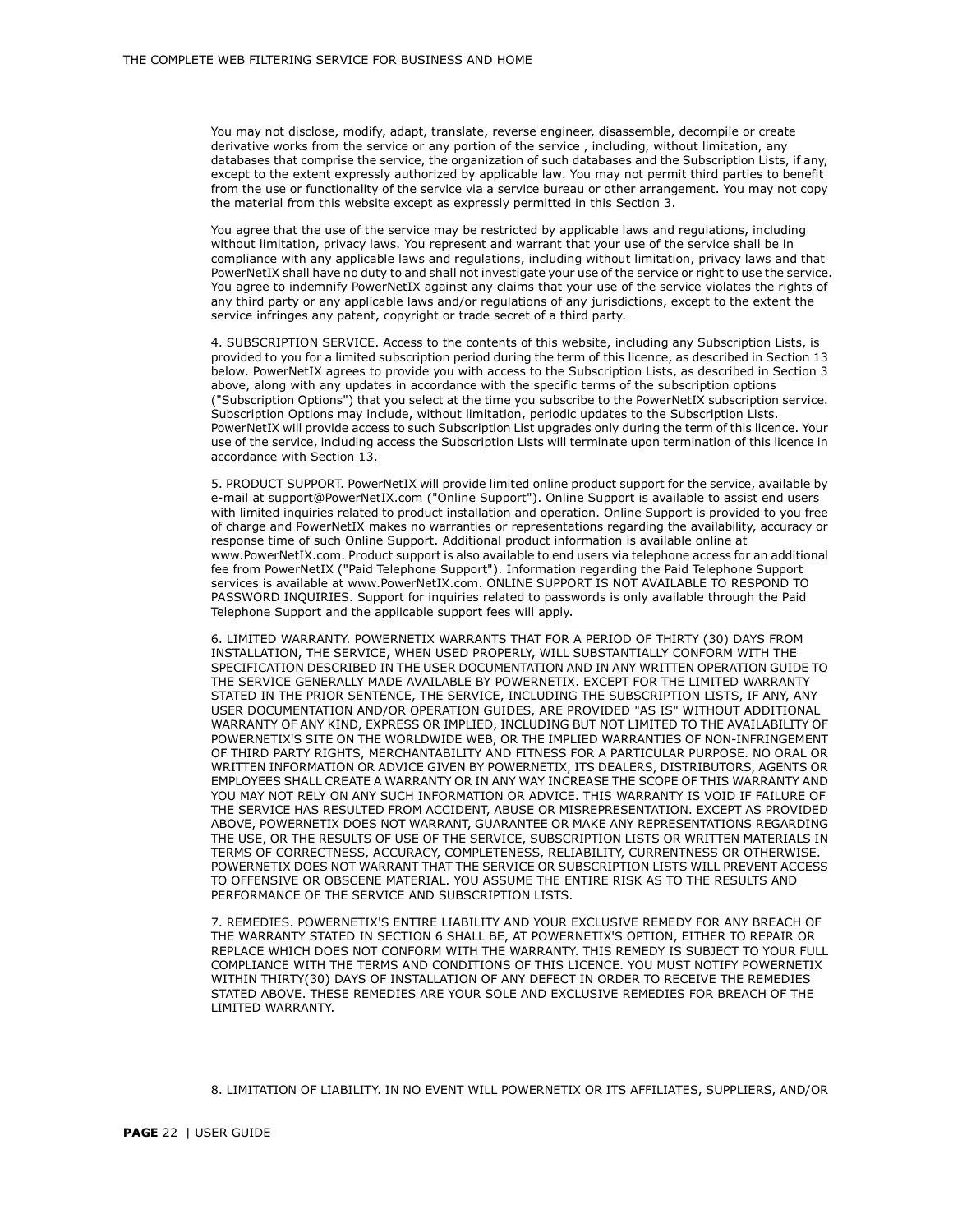

LICENSORS BE LIABLE FOR ANY INDIRECT, SPECIAL, INCIDENTAL, ECONOMIC, COVER, OR CONSEQUENTIAL DAMAGES ARISING OUT OF THE USE OF OR INABILITY TO USE THE SERVICE, SUBSCRIPTION LISTS, SOFTWARE DOCUMENTATION, OR RELATED TECHNICAL SUPPORT, INCLUDING, WITHOUT LIMITATION, DAMAGES OR COSTS RELATING TO THE LOSS OF PROFITS, BUSINESS, GOODWILL, DATA, OR COMPUTER PROGRAMS, OR ANY DAMAGES RELATED TO ACCESS OR EXPOSURE TO OFFENSIVE OR OBSCENE MATERIAL, EVEN IF ADVISED OF THE POSSIBILITY OF SUCH DAMAGES. IN NO EVENT WILL THE TOTAL LIABILITY OF POWERNETIX AND ITS AFFILIATES, SUPPLIERS AND/OR LICENSORS EXCEED THE AMOUNT PAID BY YOU FOR THE SERVICE. THESE LIMITATIONS APPLY TO ALL CAUSES OF ACTION IN THE AGGREGATE, INCLUDING, WITHOUT LIMITATION, BREACH OF CONTRACT, BREACH OF WARRANTY, POWERNETIX'S NEGLIGENCE, STRICT LIABILITY, MISREPRESENTATION AND OTHER TORTS. BECAUSE SOME JURISDICTIONS DO NOT ALLOW THE EXCLUSION OR LIMITATION OF LIABILITY FOR CONSEQUENTIAL OR INCIDENTAL DAMAGES, THE ABOVE LIMITATION MAY NOT APPLY TO YOU.

THE FOREGOING LIMITATION OF LIABILITY DOES NOT EXCLUDE OR LIMIT LIABILITY FOR DEATH OR PERSONAL INJURY RESULTING FROM ANY ACT OR NEGLIGENCE OF POWERNETIX. YOU ACKNOWLEDGE THAT THE ALLOCATION OF RISK IN THIS LICENCE REFLECTS THE PRICE PAID FOR THE SERVICE AND ALSO THE FACT THAT IT IS NOT WITHIN POWERNETIX'S CONTROL HOW OR FOR WHAT PURPOSES THE SERVICE IS USED. NO STATEMENT CONTAINED HEREIN SHALL AFFECT THE STATUTORY RIGHTS OF CONSUMERS.

THE SECTIONS ON LIMITATION OF LIABILITY, WARRANTIES AND DISCLAIMER OF WARRANTIES ALLOCATE THE RISKS OF THIS BETWEEN THE PARTIES. THIS ALLOCATION IS REFLECTED IN THE PRICING OF THE SERVICE AND IS AN ESSENTIAL ELEMENT OF THE BASIS OF THE BARGAIN BETWEEN THE PARTIES AND SHALL APPLY NOTWITHSTANDING ANY FAILURE OF ESSENTIAL PURPOSE OF THIS LICENCE OR ANY REMEDY HEREUNDER.

9. INDEMNITY. You shall indemnify PowerNetIX, its employees and agents from and against all costs, claims, demands, expenses, fines, penalties and liabilities whatsoever which may be made against, sustained, paid or incurred by PowerNetIX, its employees or agents as a direct or indirect result of your breach of contract, negligence, breach of statutory duty or other act or omission.

10. IMPORT/EXPORT. You acknowledge that the service may be governed by laws, rules and/or regulations, including, without limitation, the laws and regulations of Hong Kong, which restrict the import, export and re-export of certain technical data and other materials. You agree that you will not, directly or indirectly, violate any local, state or federal law or regulation of the country or countries in which you use the material, or the export laws of any country that may regulate the import or export of the material.

11. HIGH RISK ACTIVITIES. The service is not fault-tolerant and is not designed or intended for use in hazardous environments requiring fail-safe performance, including without limitation, in the operation of nuclear facilities, aircraft navigation or communication systems, air traffic control, weapons systems, direct life-support machines or any other application in which the failure of the service could lead directly to death, personal injury or severe physical or property damage (collectively, "High Risk Activities"). PowerNetIX expressly disclaims any express or implied warranty of fitness for High Risk Activities.

12. TERM AND TERMINATION. This licence is effective on the date you download and register the service and continues in effect for the duration of the initial licence term that you have selected and paid for (the "Initial Term"). Upon expiration of the Initial Term and any successive terms, this licence shall automatically renew for a term equal in duration to the Initial Term (each a "Renewal Term"). You will be charged for the licence fees for the applicable Renewal Term as described in Section 14 below. You may elect not to renew this licence for any Renewal Term by providing written notice to PowerNetIX at least thirty (30) days prior to the expiration of the then-current term.

This licence will terminate automatically without notice from PowerNetIX if you fail to comply with any provision of this licence or if you become bankrupt, go into liguidation, suffer or make any winding up petition, make an arrangement with your creditors, have an administrator, or receiver appointed or suffer or file any similar action in consequence of debt. You may terminate this licence by destroying all copies of the material downloaded from this website. Upon termination for any reason, you agree to destroy all copies of the material downloaded from this website, including modified copies, if any. Upon termination there will be no refund of any monies or other consideration paid by you. The following Sections shall survive termination of this licence for any reason: 3, 6, 7, 8, 9, 10, 11, 12, 13, 14 and 15.

13. BILLING AND PAYMENT. Upon each automatic Renewal Term, PowerNetIX will automatically charge your account for the applicable licence fee at the then-current licence fee rate, using the credit card information that you previously provided to PowerNetIX. If you received your initial PowerNetIX subscription through a third party purchasing or promotional arrangement, you will need to provide PowerNetIX with valid credit card billing information before your subscription to PowerNetIX can be renewed. You may provide your billing information by accessing the "my account" section of the PowerNetIX website available at www.PowerNetIX.com. PowerNetIX will attempt to notify you prior to